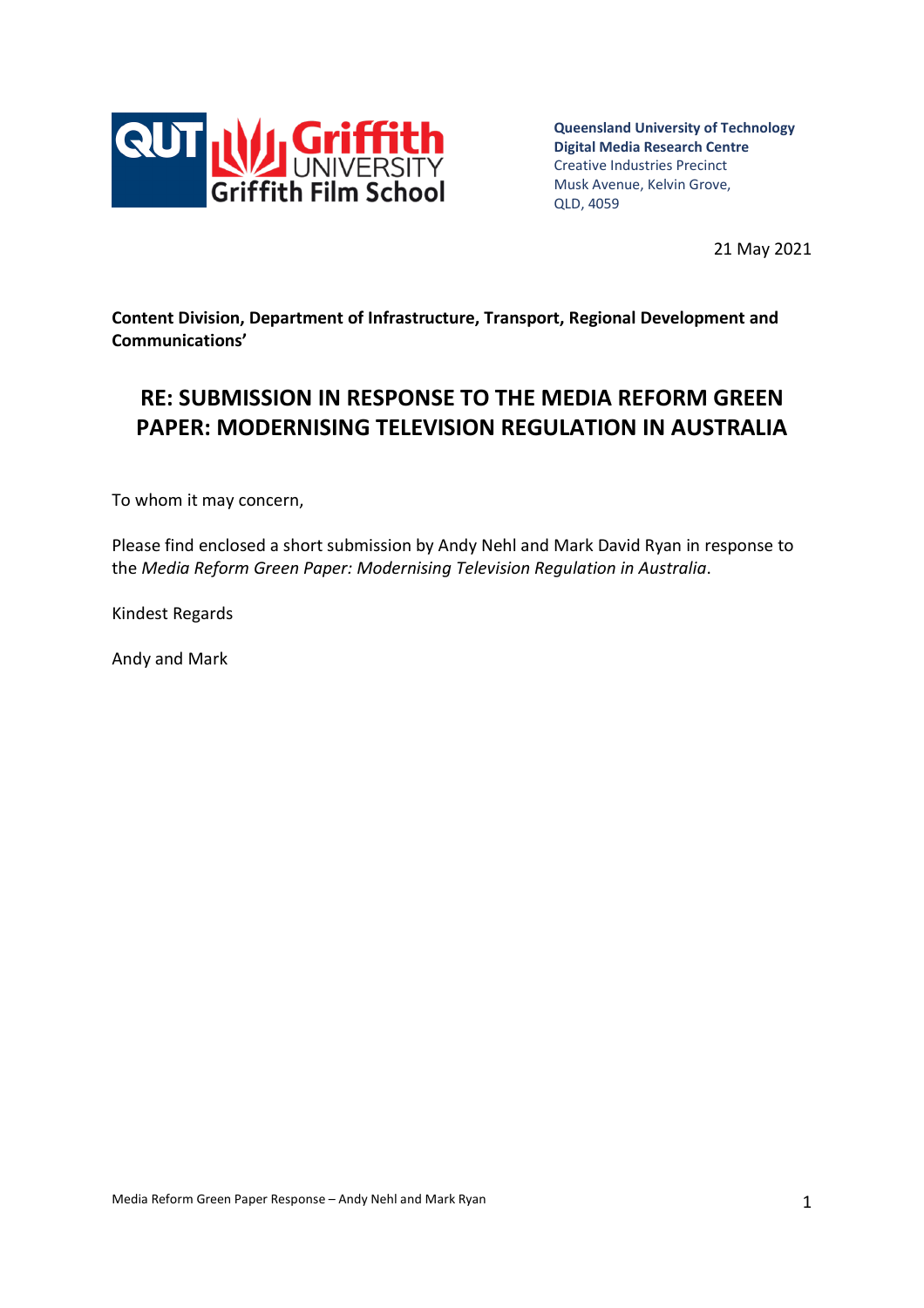**Submission Responding to the** *Media Reform Green Paper: Modernising Television Regulation in Australia*

Andy Nehl Senior Lecturer in Television and Online Griffith Film School Griffith university

Associate Professor Mark Ryan Chief Investigator, Digital Media Research Centre (DMRC), Creative Industries Faculty, Queensland University of Technology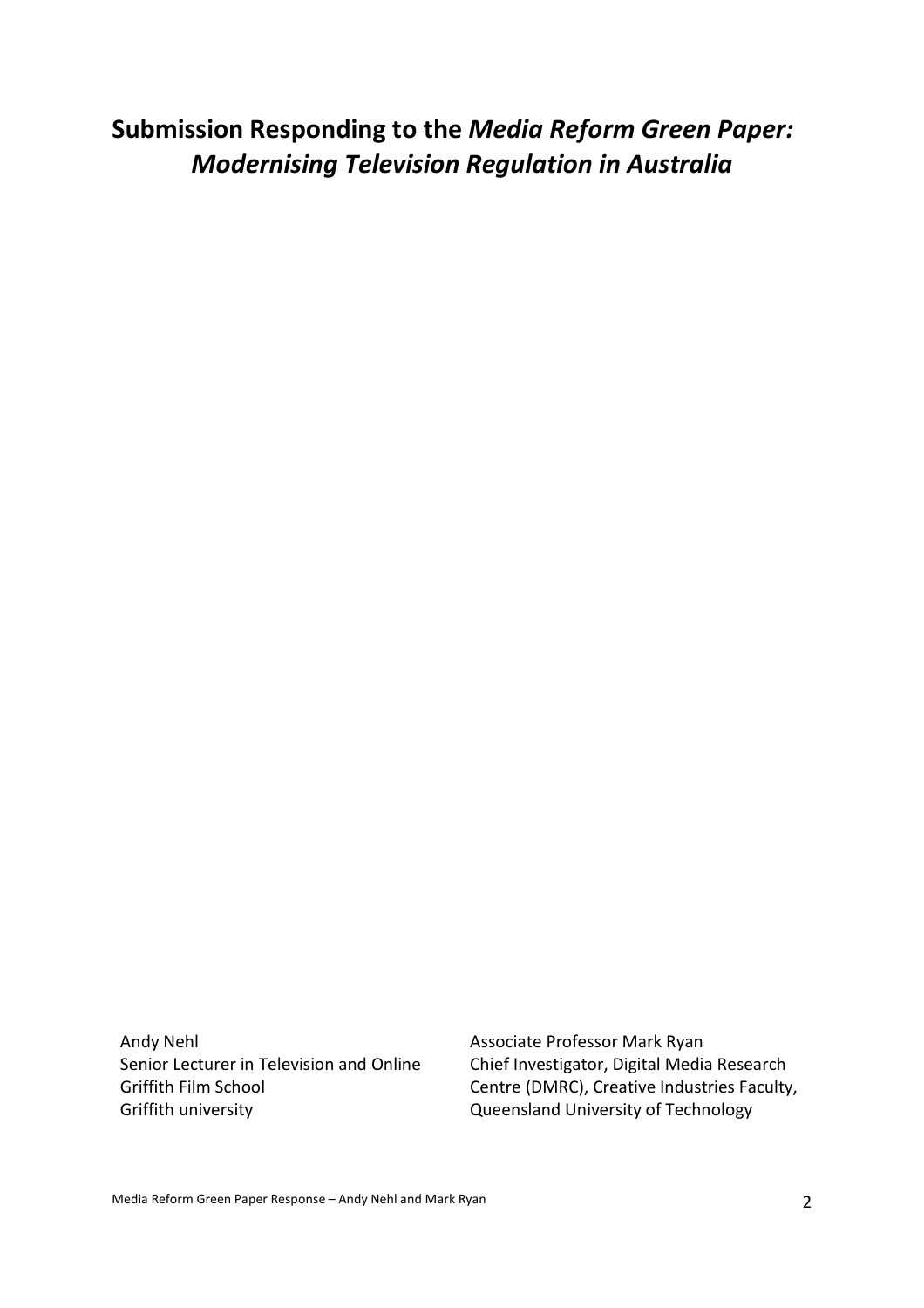## **About the Authors**

**Andy Nehl** is a Senior Lecturer in Television and Online at Griffith Film School, and a former Head of Television at AFTRS. He has three decades of experience as a documentary director and television producer with over a dozen production companies making programs for ABC, SBS, 7, 10 and The Comedy Channel on Foxtel.

**Associate Professor Mark Ryan**, publishing as Mark David Ryan, is a Chief Investigator for the Digital Media Research Centre, and an academic for Film, Screen, Animation, Creative Industries Faculty, QUT. He has written extensively on the Australian screen industry, including agenda-setting research into Australian horror movie production, a policy-shaping report on Independent screen production on the Gold Coast, and he is currently investigating the career trajectories of Australia's leading web series producers. Ryan is an internationally recognised expert in screen industries, Australian cinema, and film genre research.

The **Griffith Film School** is the largest film school in Australia offering programs in Film, Animation and Games Design. The school's success is predicated on strong partnerships within screen industries and acclaimed screen practitioners – locally, nationally and globally. The Griffith Film School prides itself in the practical, hands-on teaching, Artists in Residence program, and research capabilities. The Griffith Film School staff are award winning screen practitioners and leading academics who are proud to see the school's graduates work in creative and exciting careers globally within international business of film, television, animation, games and digital screen media production. GFS alumni have received many prestigious accolades including Academy Awards, International Emmy Awards, British Academy Film Awards (BAFTA), Cannes Film Festival, Apple Game of the Year and Berlinale.

QUT's **Digital Media Research Centre** (DMRC) conducts world-leading communication, media, and law research for a flourishing digital society. One of only eleven University Research Centres established at QUT, it is one of the top Australian centres for media and communication research, areas in which QUT has achieved the highest possible rankings in the national research quality assessment exercise ERA, and it is closely linked with the School of Communication. The Centre incorporates the QUT node of the Australian Research Council (ARC) Centre of Excellence for Automated Decision-Making & Society (ADM+S) and participates in the ARC Centre of Excellence for the Digital Child.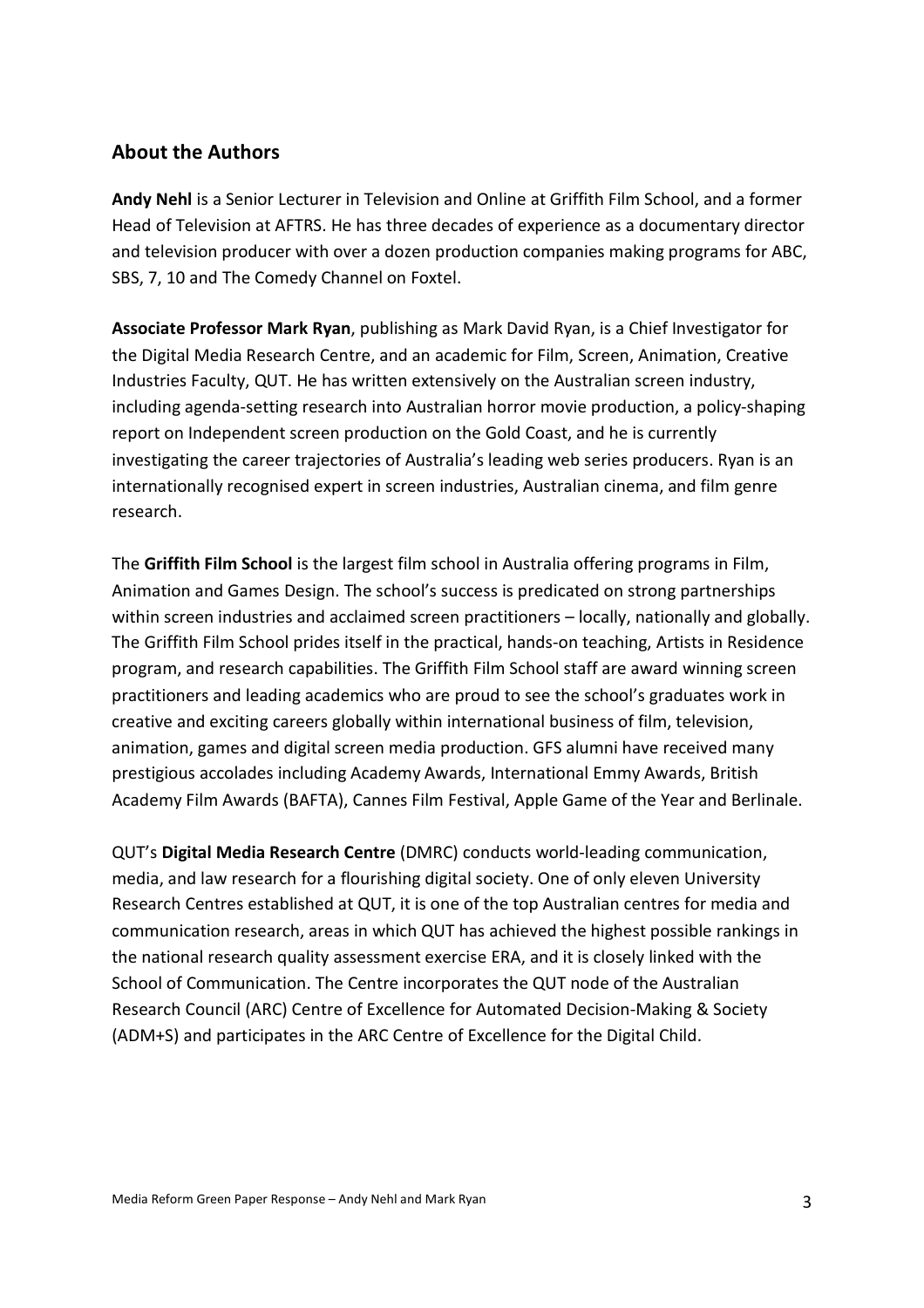## **1. EXECUTIVE SUMMARY**

This submission, by a former television producer / senior academic and a leading Australian screen studies scholar, addresses and responds to key issues and consultation questions in the Green Paper and makes several recommendations.

The submission is made in the interest of supporting Australian stories on screen, growing the volume of Australian content available across all commercial (and public broadcasting) platforms providing screen content, and ultimately maintaining an innovative, vibrant and robust local screen industry.

This submission does not respond to all the specific sub-questions raised in the Green Paper, rather it addresses several key issues that are most relevant to the authors' expertise. The key recommendations of this submission, are:

- The public policy objectives outlined in **section 2** of this submission should be considered as potential guiding principles around which reform to media regulation is developed and determined.
- The new licensing arrangements for free-to-air commercial television multi-channels proposed in the Green Paper should not proceed. A new Green Paper embodying alternative approaches in this submission, and other submissions, should be developed and issued by the Department later in 2021.

Instead, the authors suggest several alternative and complementary ideas for reform:

- Establish a minimum 5-year moratorium on the sale of existing television broadcast spectrum for non-television broadcasting purposes.
- Each of the existing commercial networks, Seven, Nine and Ten, give up a multichannel license to create "New Player" commercial licences to encourage innovation, competition and revitalisation of free-to-air television. Three "New Player" licenses with special conditions would be auctioned to the highest bidders.
- Commercial multi-channels should be required to run higher levels of repeat Australian Content to make better use of Australia's back catalogue of screen content.
- ACMA to commence planning and set a date for the introduction of 4K/UHD television broadcasting in Australia utilising the DVB-T2 and/or DVB-I standards, and ACMA to initiate a trial of DVB-I in Australia as soon as is feasible.
- Budget to be allocated for one-off government financial support for investment in technology upgrades associated with transitioning to 4K broadcasting.
- The Federal Government should reverse its decision to withdraw digital community television licenses and a new national community television license should be created.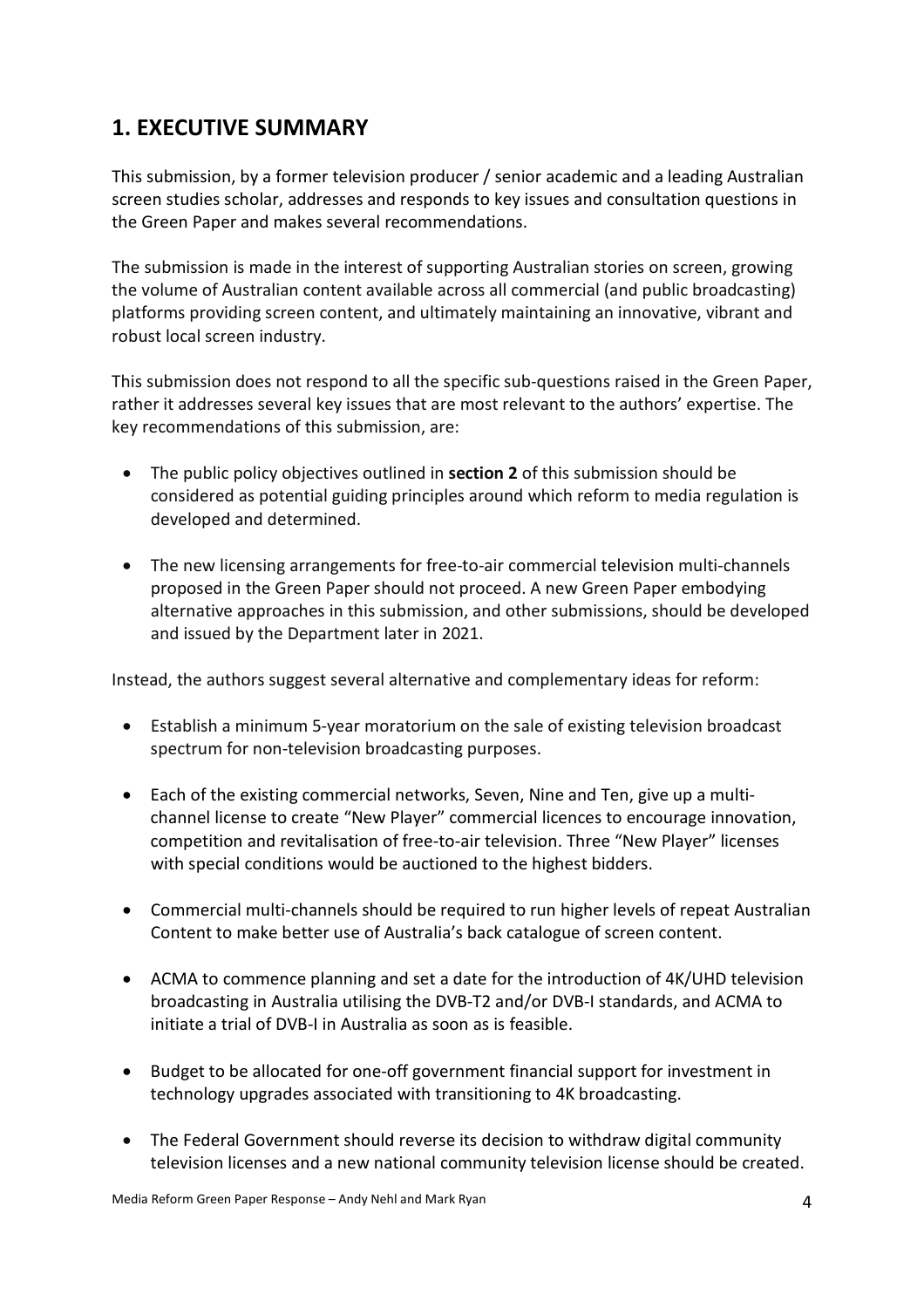- The proposed CAST and PING Trusts should be established.
- The ABC and SBS should retain their multi-channels and be subject to Australian Content reporting requirements.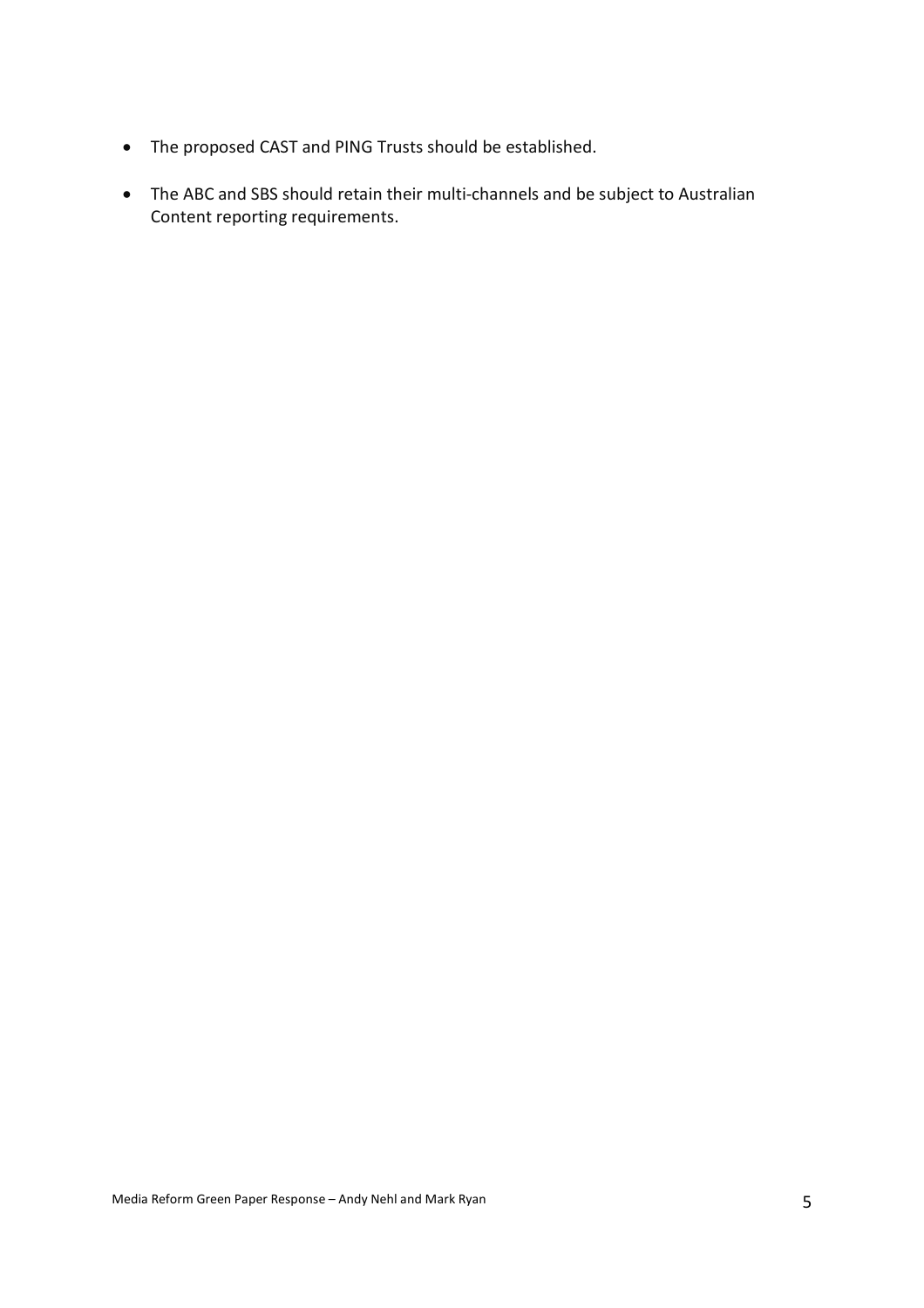## **2. PUBLIC POLICY OBJECTIVES OF MEDIA REFORM**

## **Why investing in the future of Australian screen content and regulating the use of broadcasting spectrum is Important?**

The Australian screen industry has long been sustained by government regulation and investment incentives for production, and without this support, an Australian screen industry would not exist at its current level of production. Without government support, investment in Australian content would decline dramatically and an Australian voice on domestic screens would diminish. The industry has long been supported based on market failure. Put simply, it is far cheaper to import content produced overseas than it is to produce original drama series, and often other formats, in Australia. The size of the Australian population at 25 million is too small to support viable production of screen content when US producers, for example, can recoup most of their costs in their large domestic market (a population of almost 330 million) and they can earn profits from sales overseas.

Australian cinemas and television screens have long been dominated by content produced by overseas producers. By the late 1960s, without direct investment in film and television production, an Australian feature film industry was almost non-existent, and before the introduction of the local television content quotas, drama content available on Australian screens was completely dominated by US and UK content.

Digital disruption and changing audience viewing patterns are challenging the business models of commercial broadcasters and the settings of the current regulatory system. In short, the long-term future of this system is in peril. However, while the current regulatory system has become outdated and the viewership and revenues of free-to-air television are declining, the requirements for investment in Australian content is as important as ever. The allocation and use of radio frequency spectrum have long been at the centre of government broadcasting policy and legislation with this spectrum viewed as a valuable public resource that needs to be protected and used in ways that benefit the Australian public. Until recently, Australian broadcasting policy regarding commercial free-to-air television stations has long been shaped by a *quid-pro-quo* approach in which the free-to-air television channels – Seven, Nine and Ten – have been protected from competition in return for satisfying certain policy priorities, including meeting the Australian Content Quota, among other issues.

While the authors agree that the current free-to-air digital broadcasting landscape is under financial pressure and the main broadcasters' digital multi-channels are not being used as optimally as they could be, the reservation of radio frequency spectrum for free-to-air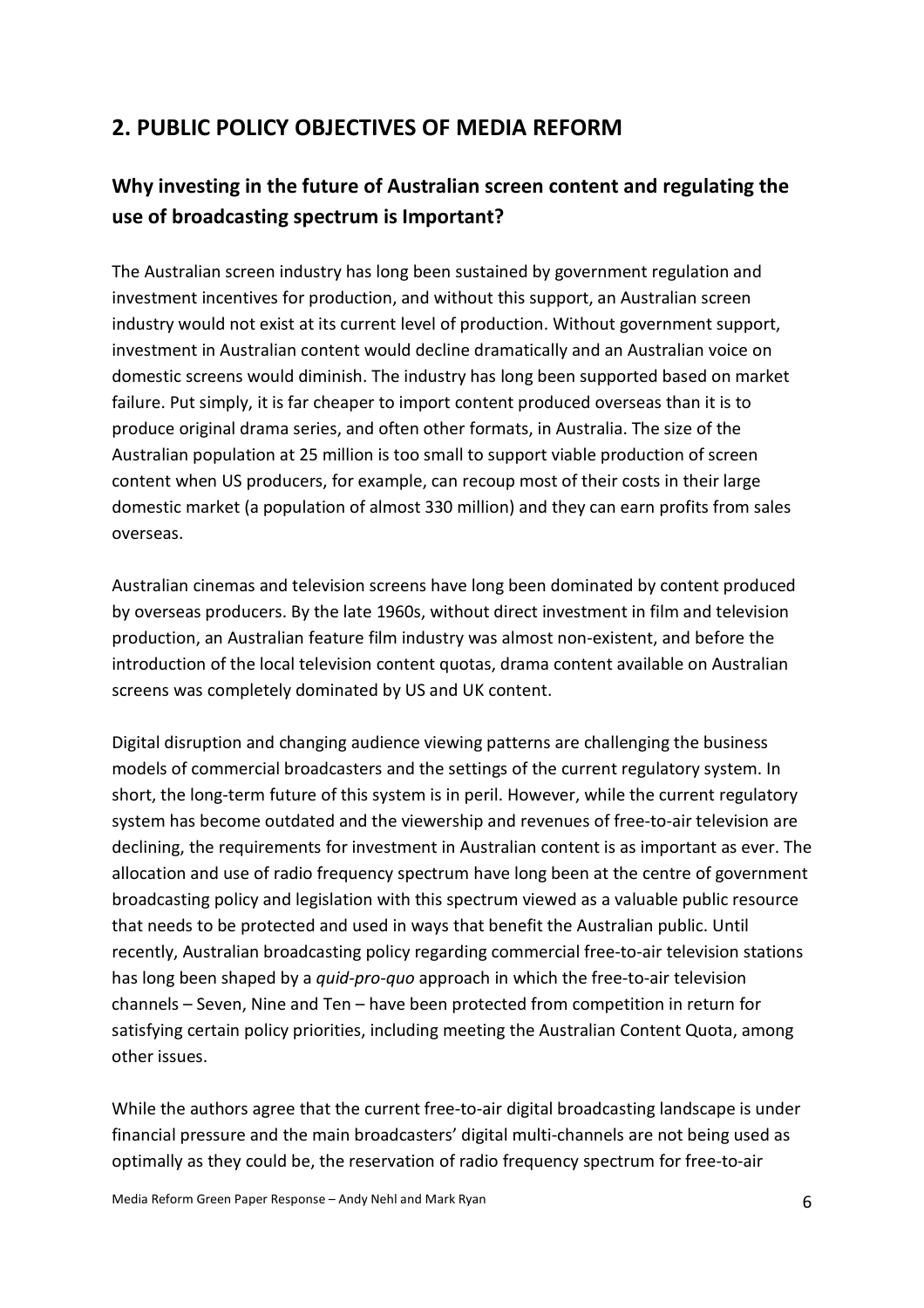television broadcasting remains an immensely important public resource that needs to be carefully regulated and retained for the Australian commercial, public and community broadcasting sector. It should not be sold off for other purposes.

In our view, the use of this spectrum should be reviewed with regards to key public policy objectives, to develop a new regulatory framework for free-to-air broadcasting to better serve the needs of the Australian people. Within this context, the introduction of new competition should be considered.

## **2a. Key public policy objectives for underpinning a new regulatory system for the convergent screenscape**

### Diversity of Stories

As Australian screen stories play a key role in both reflecting and creating Australian identity and culture, it is also important that an objective of new regulatory reforms should revolve around maximising the screening of a diversity of Australian stories. Screening a broad range of stories that reflect the cultural and geographic diversity of the Australian population promotes tolerance and acceptance of cultural differences and builds national unity and social cohesion. This necessarily includes a diversity of stories told by a variety of voices reflective of both urban and regional Australia.

### Diversity of Voices

Since it started in Australia in 1956, television has been a major arena for creative expression and ideas that have made a valuable contribution to the public sphere by reflecting, influencing, and shaping the nation's cultural and social attitudes. As the Australian television system transforms into a mix of broadcast and online streaming services it will continue to play a crucial role in contributing to the effective functioning of Australian democracy and society. An objective of media reform for the television system should be to maximise the inclusion of a diversity of voices available in broadcast television and subscription video on demand (SVOD) streaming services.

This diversity of voices should not just be considered within the context of public interest journalism, important though that is. It should also include a range of other television program forms that have made a significant contribution to the public sphere by giving airtime to diverse and alternative voices tackling social and political issues for over six decades. Examples from across those decades, include:

- **Dramas:** *Number 96* (Channel Ten); *A Country Practice* (Channel Seven); *Love Child* (Channel Nine); *Redfern Now* (ABC); *The Family Law* (SBS);
- **Satires and comedies:** *The Mavis Bramston Show* (Seven); *The Paul Hogan Show* (Nine); *Fast Forward/Full Frontal* (Seven); *The Chaser's War On Everything* (ABC); *Comedy Inc: The Late Shift* (Nine); *Shaun Micallef's Mad as Hell* (ABC); and *Black Comedy* (ABC).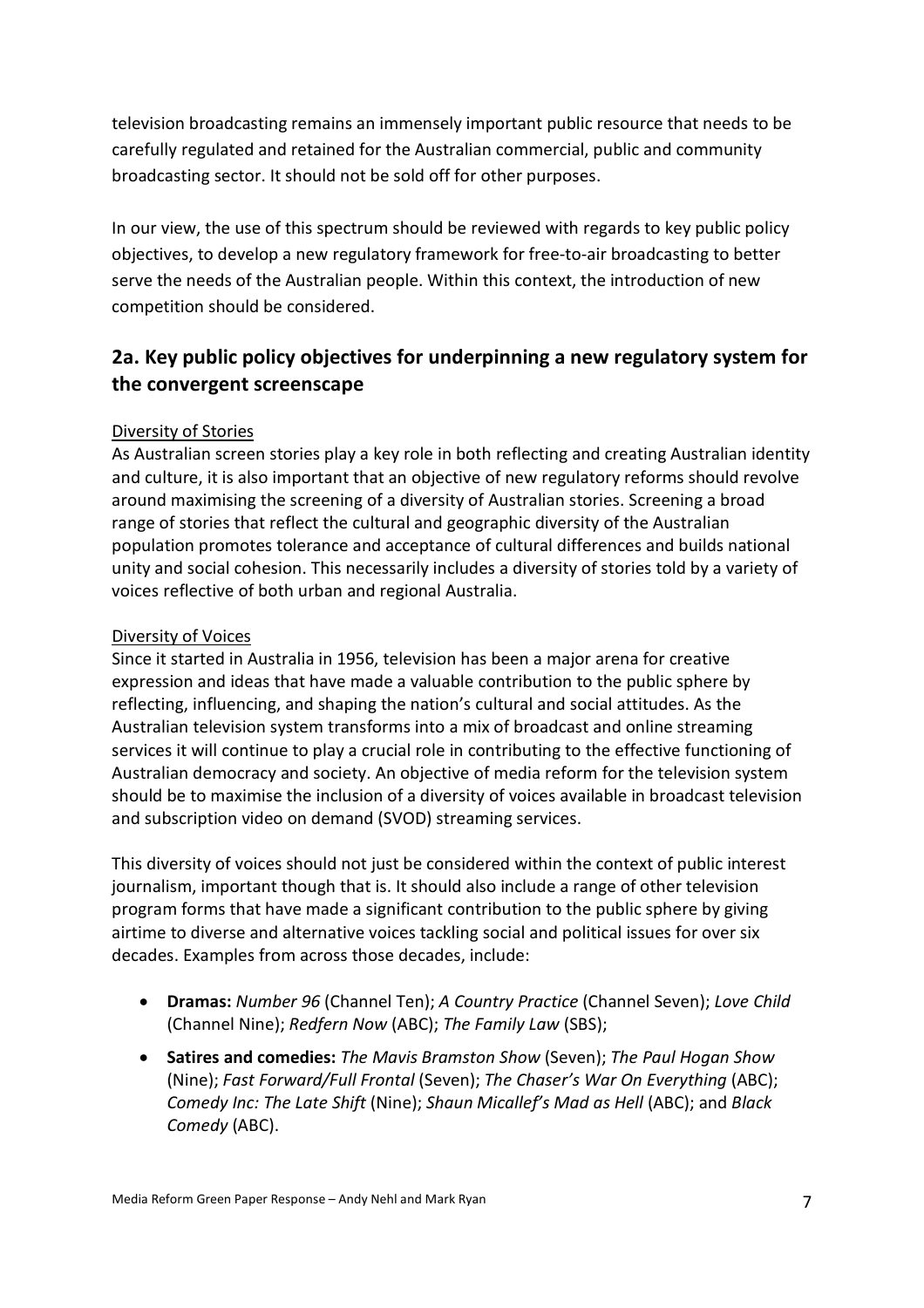• **Talk & Variety Shows:** *In Melbourne Tonight* (Nine); *The Graham Kennedy Show* (Nine); *The Panel* (Ten); *Denton* (Seven); *The Midday Show* (nine); *Roy & HG's The Dream* (Seven); *Rove/Rove Live* (Nine & Ten); *The Glass House* (ABC); *Enough Rope* (ABC); *Salam Café* (Community TV Channel 31 & SBS); and *Tonightly* (ABC).

**Quiz Shows:** *Good News Week* (ABC & 10) and *Faboriginal* (National Indigenous Television [NITV]).

While SVOD streaming services have performed well in delivering high-quality dramas and documentaries to Australian audiences, only a minute fraction of SVODs' catalogues include Australian content, and therefore Australian stories and voices. SVOD services also rarely offer audiences traditional television genres, such as those mentioned above, common on commercial and public free-to-air television that continue to play an important role in Australian society and culture. An objective of regulation reform should also be to support and thus ensure that these forms of Australian content have an ongoing presence in the Australian television ecosystem as broadcasting and online streaming continue to converge and evolve. This objective could be achieved by adding a new sub-category, or sub-quota, to 'Other Culturally Significant' content, joining 'Drama' and 'Documentary' as priority content supported by regulation, not just for broadcast television, but also for the SVOD streaming services as well. A detailed explanation of how this proposed Other Culturally Significant sub-category of Australian content could operate can be found on pages 18-22 of our previous submission<sup>1</sup> in response to the Department of Infrastructure, Transport, Regional Development and Communications' *Supporting Australian stories on our screens—options paper*.

### Public Interest Journalism

The drastic decline in local media, the continued shedding of jobs in journalism and investigative stories by mainstream news organisations, the centralisation of news production, and the consolidation of media ownership will have increasingly negative impacts on local communities and the functionality of Australian democracy. Supporting and enhancing local and regional news, and investigative and public interest journalism on television, SVOD services and online, should be a key objective of regulatory reform.

### Future Consumer Technology

Another objective of media reform could be to ensure that the foreseeable future technological needs of Australian media consumers are planned for and that Australian audiences are not left behind and have access to the same evolving broadcast and streaming technologies as the rest of the world.

### Economic Viability and Sustainability

Achieving the above media reform objectives is dependent on the underlying objective of sustaining a strong Australian screen production industry and a regulatory environment that supports the economic viability of Australian free-to-air broadcasters and SVOD streaming services to provide multiple pathways to deliver the diverse stories the industry produces for Australian audiences. This will not be achieved by maintaining the status quo in regulation; one that supports outmoded business models and guarantees existing free-to-air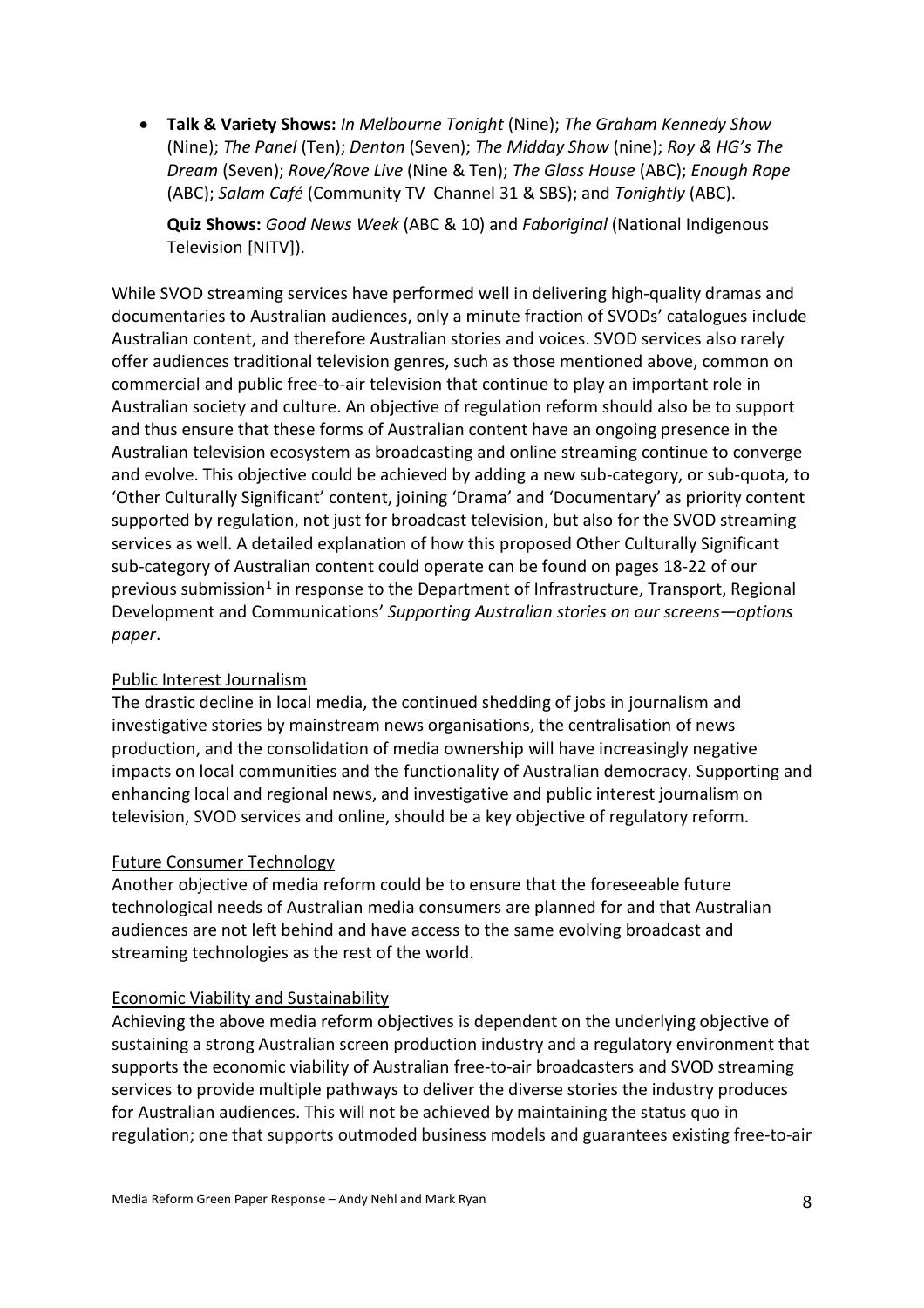players continued access to spectrum if objectives are not met. New regulation will necessarily lead to changes in the free-to-air broadcast and SVOD streaming landscape.

Free-to-air broadcast television in Australia is at a crossroads. It has the potential to wither and die, or it can adapt, reinvent itself, and flourish. Suitable regulation could help drive such a reinvention. Ensuring the economic sustainability for the future of Australian free-toair television channels, streaming services, and online content providers is essential to ensuring the continuation of their role as a vital part of Australian culture, community, and democracy. It will also ensure that they can adapt to the convergent screenscape, and fund and screen Australian stories and air diverse voices, locally and regionally as well as nationally.

# **3. RESPONSE TO PROPOSED NEW CLASS OF TELEVISION BROADCASTING LICENCE**

## **3a Overall Response**

There are a range of economic, cultural, public interest, logistical, and technological considerations, as well as audience behaviours and needs, that are important in the context of supporting the future of Australian free-to-air broadcasting, streaming and online overall that are either not addressed, or not adequately addressed, in the proposed new licensing, spectrum and Australian content arrangements outlined in the Green Paper.

Consequently, we recommend that the new free-to-air licensing arrangements and sale spectrum proposed in the Green Paper should not proceed at this time. Therefore, we do not respond to the Consultation Questions that deal with proposals we recommend should not proceed.

Instead, we recommend the development of a new regulatory approach for broadcasting that addresses areas that the Green Paper does not canvass. In this submission, we discuss these suggested approaches and associated issues.

### Multi-Channel Spectrum Allocation

The ABC and SBS have served the Australian public well, establishing distinctive multichannels that cater to specific audiences. The Seven Network has done this with its 7Mate channel. Yet, while they screen different programs, the other commercial multi-channels are virtually interchangeable, consisting mostly of repeats of overseas television programs and a smattering of old movies.

With hindsight, it is now clear that the policy decision to grant all the spectrum for new freeto-air digital television multi-channels to the existing free-to-air television players, Seven, Nine and Ten, rather than open up the spectrum to a competitive bidding process to allow new players to enter the market has not worked out well for commercial broadcasters, or Australian audiences. Maintaining the triopoly of Seven, Nine, and Ten in the commercial free-to-air landscape has fostered complacency and a lack of innovation in programming for the digital multi-channels. This may have been significantly different if new entrants had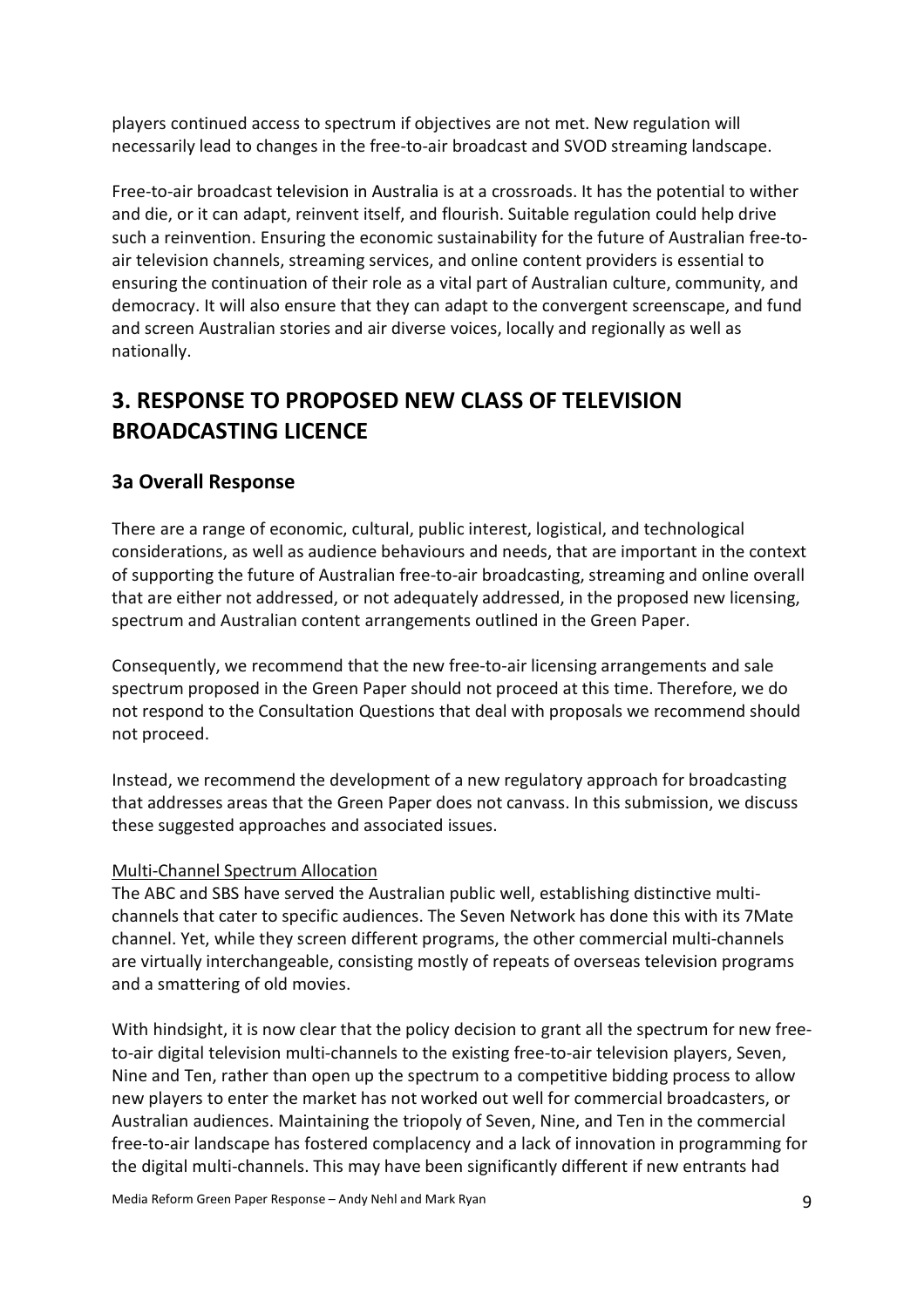entered the market. New entrants may have experimented with programming and scheduling; moved quickly to adopt new technology; and innovated to capture audiences. In so doing, new competition could have forced existing players to rethink their own strategies. Instead, over the past two decades since the shift to digital broadcasting in Australia, the commercial networks have focussed on maintaining the primacy of their preexisting main channels. Yet, with the occasional exceptions, they have flooded their multichannels largely with repeat programming from overseas. This has seen their higher quality content and viewers diluted across each network's channels. From an audience perspective, a quick review of program guides indicates that the content available on the commercial multi-channels is overwhelmingly repeat content that they have already had the opportunity to watch multiple times. Arguably, a sizable portion of Australian audiences may not be devasted if some or most of the commercial multi-channels were to disappear – *how many times do you really want to watch repeats of NCIS* (2003-)*, Ice Road Truckers* (2007-2017)*, or old James Bond movies*.

However, the poor performance of the commercial multi-channels to date is not a good reason for permanently taking the spectrum away from free-to-air television. The spectrum is a valuable public resource that can still be used for broadcast purposes to benefit the Australian population and to achieve important public policy objectives.

The development of a new regulatory framework that addresses a range of significant policy objectives should be undertaken with regards to broadcast licenses and Australian Content regulation before the federal government reforms to the current broadcast licensing arrangements.

With regards to spectrum allocation, considering the economics of broadcasting and restacking, the impact on regional services, future audience needs, and demand for 4K and DVBi and other evolving technologies, and the bandwidth required for such, we recommend a minimum 5 year, and possibly up to a 10-year, moratorium on the sale of current broadcast spectrum or licensing it for purposes other than broadcasting. Spectrum for other purposes such as 5G mobile services, or the *Internet of Things*, should be obtained elsewhere, not at the expense of the future of free-to-air television and achieving the key objectives of media reform.

## **3b Response to the Green Paper Consultation Questions on the new class of License**

Our response to some of the Consultation Questions has been partly addressed in our statements above. Consultation Questions such as, *"3.1 Is the deregulatory benefit on offer sufficient to encourage commercial television broadcasters to take up this offer?"* are not questions we can answer. However, we do have a number of recommendations for improving Australia's broadcast licensing regulations that do not fit neatly within the Consultation Questions, which are outlined below.

### Mandated repeat Australian Content on Multi-Channels

Media Reform Green Paper Response – Andy Nehl and Mark Ryan 10 Once an Australian television series or documentary series airs on free-to-air television it is rarely broadcast again. The Australian government's local content quotas for free-to-air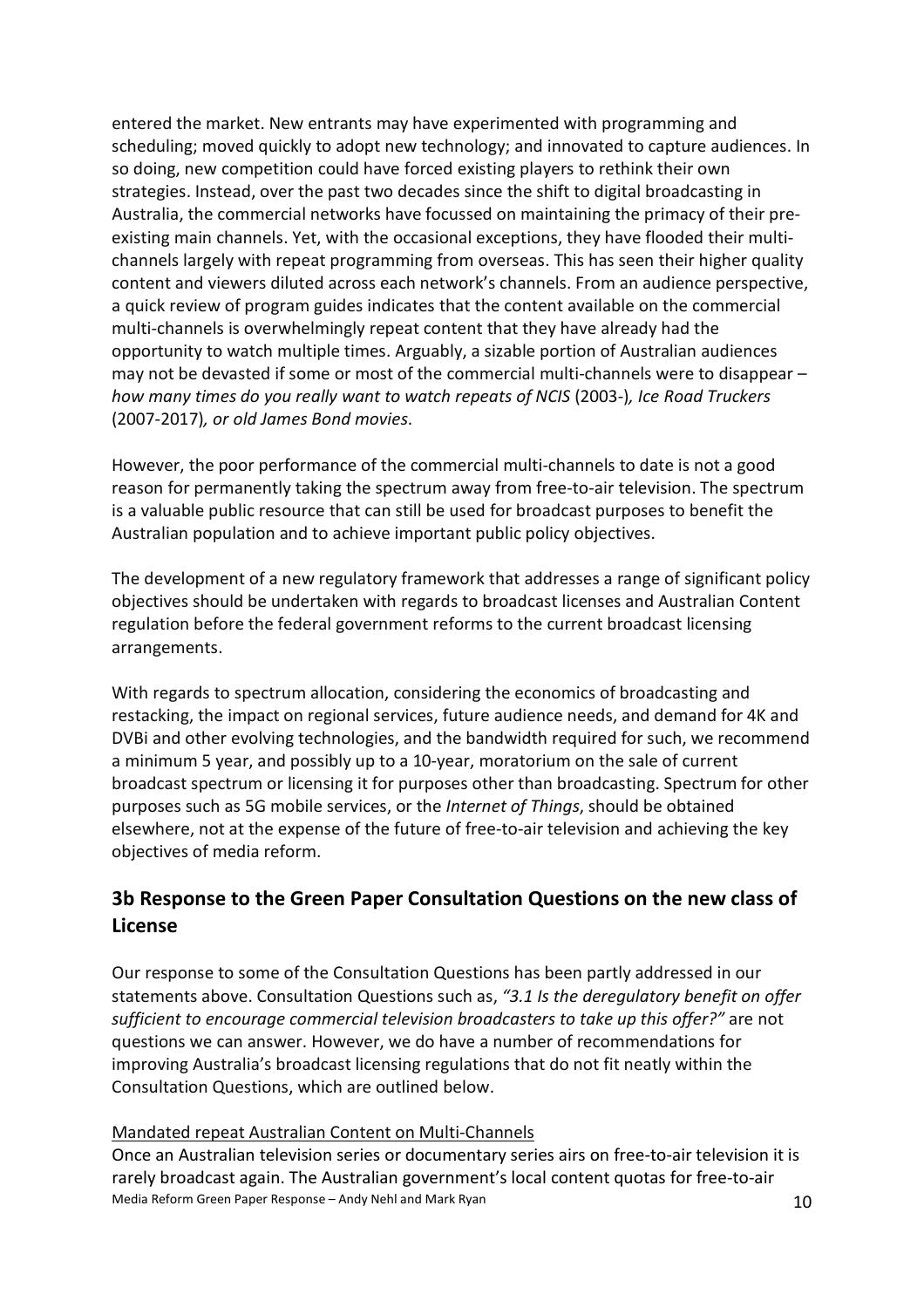television typically focus on supporting the production of new Australian content to support the local production industry and to ensure that there is a minimum level of Australian content on local television screens. Once series, mini-series, or stand-alone programs have premiered, and in some cases at best receive a few rotations, this content largely disappears from Australian television screens, although some of this content may have received a second life on home video, and until quite recently on DVD. Nevertheless, the repeat of first-run Australian television series on the commissioning channel is not always guaranteed and the rerun of older Australian series and mini-series on both commercial free-to-air and public broadcast channels is not a major component of programming schedules or content flows.

Furthermore, as the green paper acknowledges, many Australian television audiences are migrating away from commercial free-to-air television to SVOD services such as Netflix Australia and Stan. Due to the relentless demand for new content on these services the majority of Australian content finding its way onto subscription streaming platforms are new series.

Many acclaimed Australian series receiving relatively positive audience ratings at the time of their broadcast are no longer available on commercial free-to-air television, public service broadcasting channels, and SVODs. In short, there is a massive back-catalogue of Australian content that is no longer in circulation, and much of this content is largely inaccessible for Australian audiences.

At the same time, some commercial free-to-air channels dedicate numerous broadcast hours on their secondary digital multi-channels to reruns of old and imported sitcoms and drama series.

A possible revisiting of content quota mandates to regulate or stipulate the repeat of older Australian series, serials, mini-series and so on, would ensure that more Australian content is available for Australian screens. It would also ensure that the digital multi-channels are used to screen more Australian content rather than rerun cheap imported foreign content.

Licensing agreements and copyright is often an issue impacting the circulation of older Australian screen content. Therefore, this is an issue that would require further investigation and industry consultation to ensure an appropriate regulatory system and requirement is in place to support this idea.

### **3c License Regulations for New Players**

If some of the multi-channel broadcast spectrum is reallocated from the existing commercial networks and auctioned off to new players, the license conditions for channels operated by new players should include regulation developed to meet public policy objectives. A highly successful example of this kind of proposed model is Channel 4 in the UK, which operates as a fully commercial television channel but within regulated "public service" obligations to achieve various public policy objectives. Regulations to achieve policy objectives for this proposed category of 'New Player' license could be developed by ACMA and Screen Australia via a public consultation process.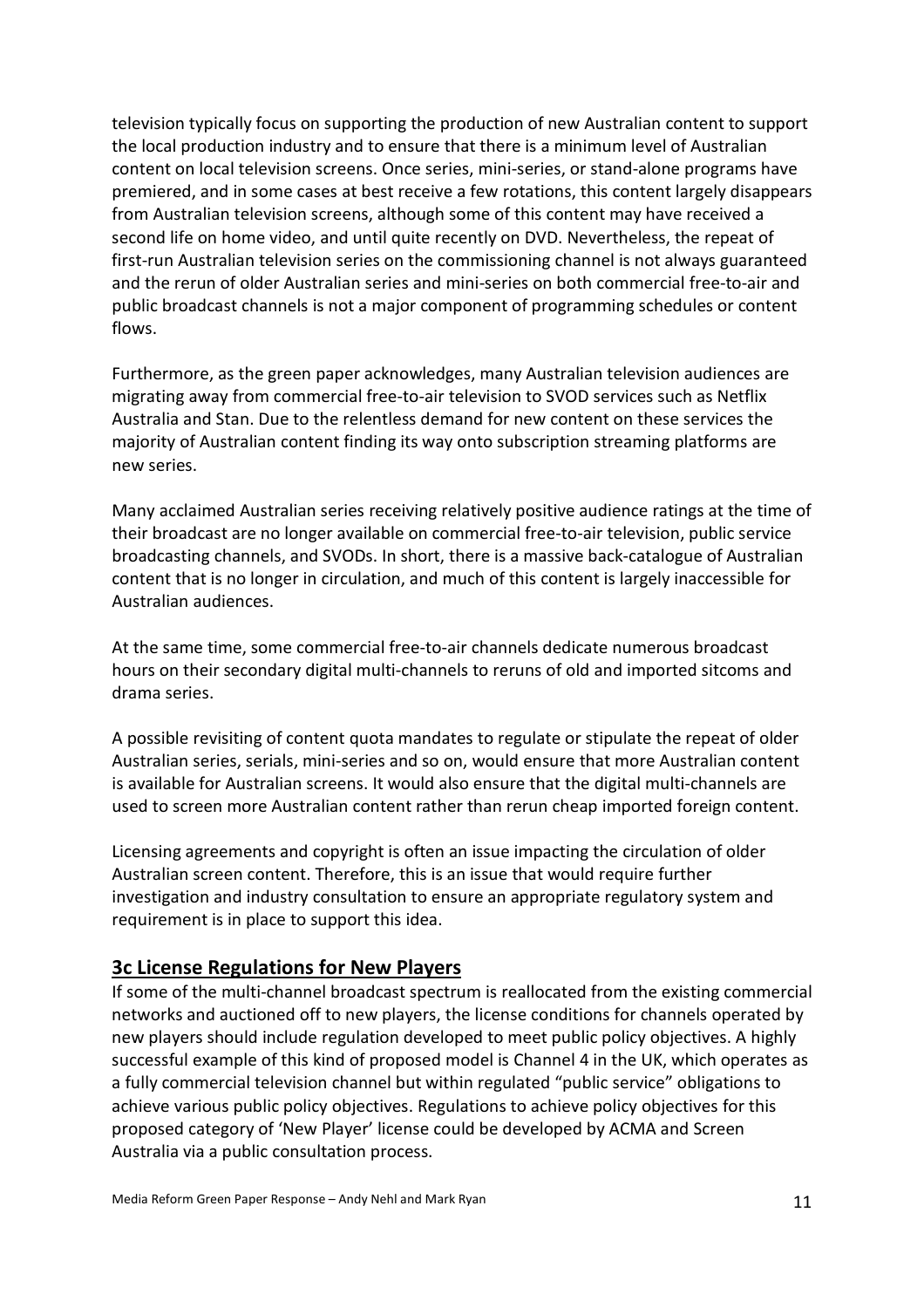Licenses for 'New Players' would be auctioned in a similar way to which new commercial radio licenses have been auctioned in the past. The spectrum will stay as a publicly owned resource, it will be the license to use it that is being auctioned, not the spectrum.

We recommend that the entirety of revenue generated by the auction of 'New Player' licenses should be reinvested in achieving the public policy objectives we have outlined, and should be split between CAST, PING, and funding to support all television broadcasters with the upgrade to 4K broadcast technology. The proportions of the allocation of this funding should be determined from further investigation and consultation.

To encourage truly innovative and truly new players, conditions to participate in the auction of licenses for new entrants to use the spectrum could include:

- A proposed program format model for any new channel to be significantly different from existing multi-channels (criteria to be developed).
- Providing the highest minimum levels of Australia Content as permitted under Annex II of the Australia-United States Free Trade Agreement of 2004.
- Companies owning, owned by, or affiliated with existing television broadcasters such as Nine, Seven, Ten, WIN, Prime, and Southern Cross Austereo should be prohibited from having shares in, or commercial and programming arrangements with, companies bidding for 'New Player' licenses. They would also be prohibited from taking over, acquiring shareholdings in, or establishing commercial and programming arrangements with, companies that successfully bid for 'New Player' licenses in the future.
- Companies owning, owned by, or affiliated with existing subscription television providers such as Foxtel (News Corp & Telstra) and Austar would be prohibited from having shares in, or commercial and programming arrangements with companies bidding for 'New Player' licenses. They would also be prohibited from taking over, acquiring shareholdings in, or establishing commercial and programming arrangements with, companies that successfully bid for 'New Player' licenses in the future.
- Companies owning, owned by, or affiliated with existing individual channels carried by Foxtel and Austar (eg MTV, SkyNews, Discovery, Max, Fox Sports, etc) would be prohibited from having shares in, or commercial and programming arrangements with, companies bidding for 'New Player' licenses. They would also be prohibited from taking over, acquiring shareholdings in, or establishing commercial and programming arrangements with companies that successfully bid for 'New Player' licenses in the future.

The commercial networks are likely to be unsupportive of losing one of their multi-channels in this process, but they may be similarly unsupportive of losing two channels under the reforms proposed in the Green Paper. An advantage to the commercial networks in giving up a multi-channel under our proposal would be that they can consolidate higher quality programming they have rights to into fewer channels, improving the quality of their offerings, and making them more attractive to audiences. They will also have reduced administrative, technical, marketing and transmission costs with less channels. They may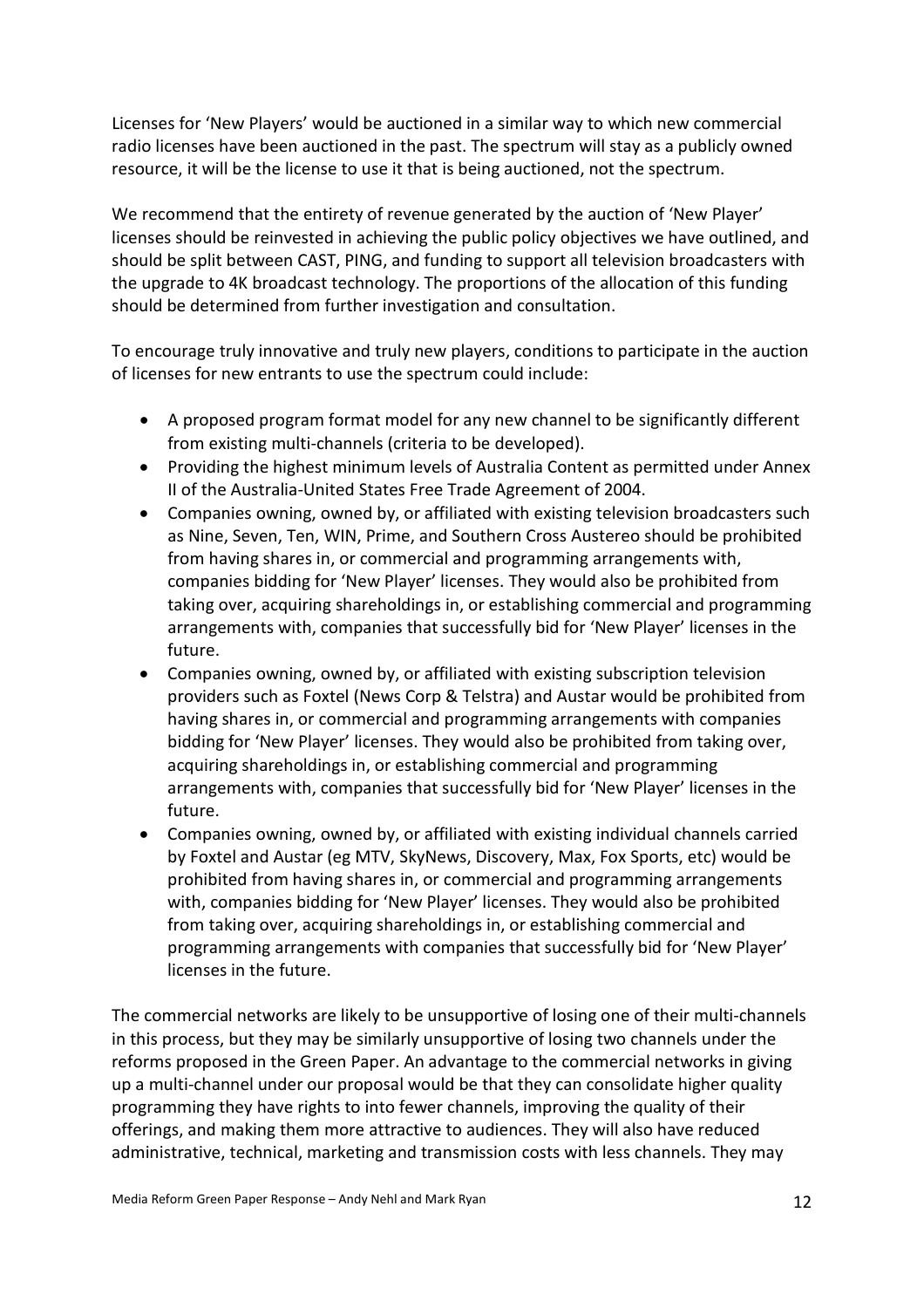also benefit from the competition that new innovative players would bring to the free-to-air television landscape.

## **4. PUBLIC INTEREST USE OF CURRENT BROADCASTING SPECTRUM**

## **4a Overall response**

The authors of this submission do not support the proposal for a one-off sale of a large chunk of television spectrum to 5G mobile networks. As indicated above, the radio spectrum currently allocated to free-to-air broadcasting is a valued public resource that should remain as an asset for the Australian screen ecosystem. The production and distribution of Australian screen and news content plays an essential role in reflecting Australian society and culture and maintaining a robust public debate and a healthy public sphere.

However, we do believe that some of the spectrum could be used more effectively to achieve public policy objectives, and we recommend that licenses for some of the digital channels of Seven, Nine, Ten, and various shopping channels could be reallocated and auctioned to introduce new players into the system. A new system could also include spectrum allocated to Community TV channels that allow for training, and experimentation in content creation as well as the telling of local stories.

Though some commentators may argue that the types of programming and training that can be achieved via Community TV can also be achieved via YouTube, not all demographics and regional areas across Australia can access online content. Therefore, Community TV can still provide an important public good for Australian audiences and emerging screen professionals.

## **4b Response to the Green Paper Consultation Questions on use of Spectrum**

## **Consultation question 4.1: Should Australia continue to operate digital television systems using the DVB-T standard and the MPEG-4 compression technique? Are there other options that should be considered?**

Australia should plan for a transition in free-to-air broadcast television to 4K DVB-T2 and/or IP-based DVB-I technologies to serve audience needs, and other public interest use in the future.

As of February, this year, 24 American cities such as Denver, Detroit and Phoenix have television stations 4K broadcasting underway using the ASTC 3.0 IP-based standard, with dozens more stations in markets across the United States, including Chicago, Los Angeles and New York, due to start later in the year. As indicated in the map below, up to 70% of the US population are expected to have access to 4K terrestrially broadcast television by the end of 2021. 2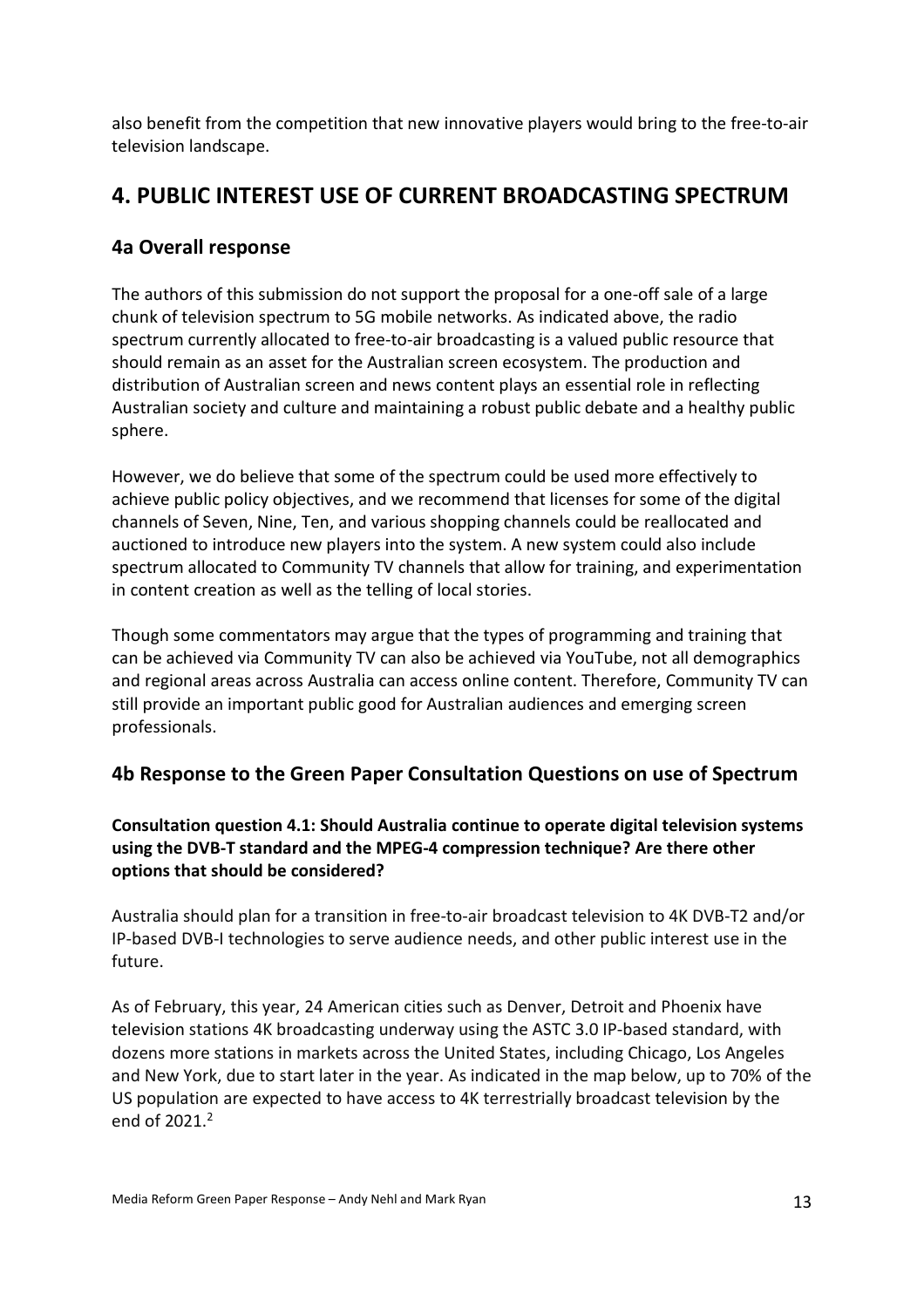**Map of current and target markets for 4K ASTC 3.0 deployments in the USA as at May 20213**

UNITED STATES DEPLOYMENTS



Over the past year, trials of 4K broadcasting using DVB-T2 have been underway in Spain, Austria, Poland and France.<sup>4</sup> NHK has started two 4K channels in Japan and a 4K television station started broadcasting in Guangzhou in China in 2020.

4K television sets have been on sale in Australia for the last few years and are now walking out the doors of electrical stores as prices have come down. In April 2021, you could by a large 58-inch 4K to from ALDI for \$569.<sup>5</sup> Those with 4K television are taking advantage of 4K content offered by SVOD streaming services and pay for content download services such as iTunes and Amazon.

Australian consumers want 4K and are already voting for it with their wallets.

The Green Paper's proposal for reducing available spectrum for free-to-air television will have the effect of stopping or substantially inhibiting a shift to 4K transmission. Free-to-air television has been struggling with a significant proportion of the audience shifting to SVOD streaming services such as Netflix, Stan, Amazon Prime Video, Disney+ and Apple TV+. These SVOD services already deliver a considerable quantity of 4K content, which will dramatically increase in the years ahead. Foxtel has a 4K movie channel and is screening some live sport in 4K.

Australian free-to-air television must plan on transitioning to 4K broadcasting if it is going to stay competitive with streamers and deliver audiences the UHD content they will expect like the rest of the world. Not planning for a move to 4K transmission, nor preserving the spectrum to do so, will be akin to hammering the nails into the coffin of free-to-air television in Australia.

Media Reform Green Paper Response – Andy Nehl and Mark Ryan 14 and Mark Ryan 14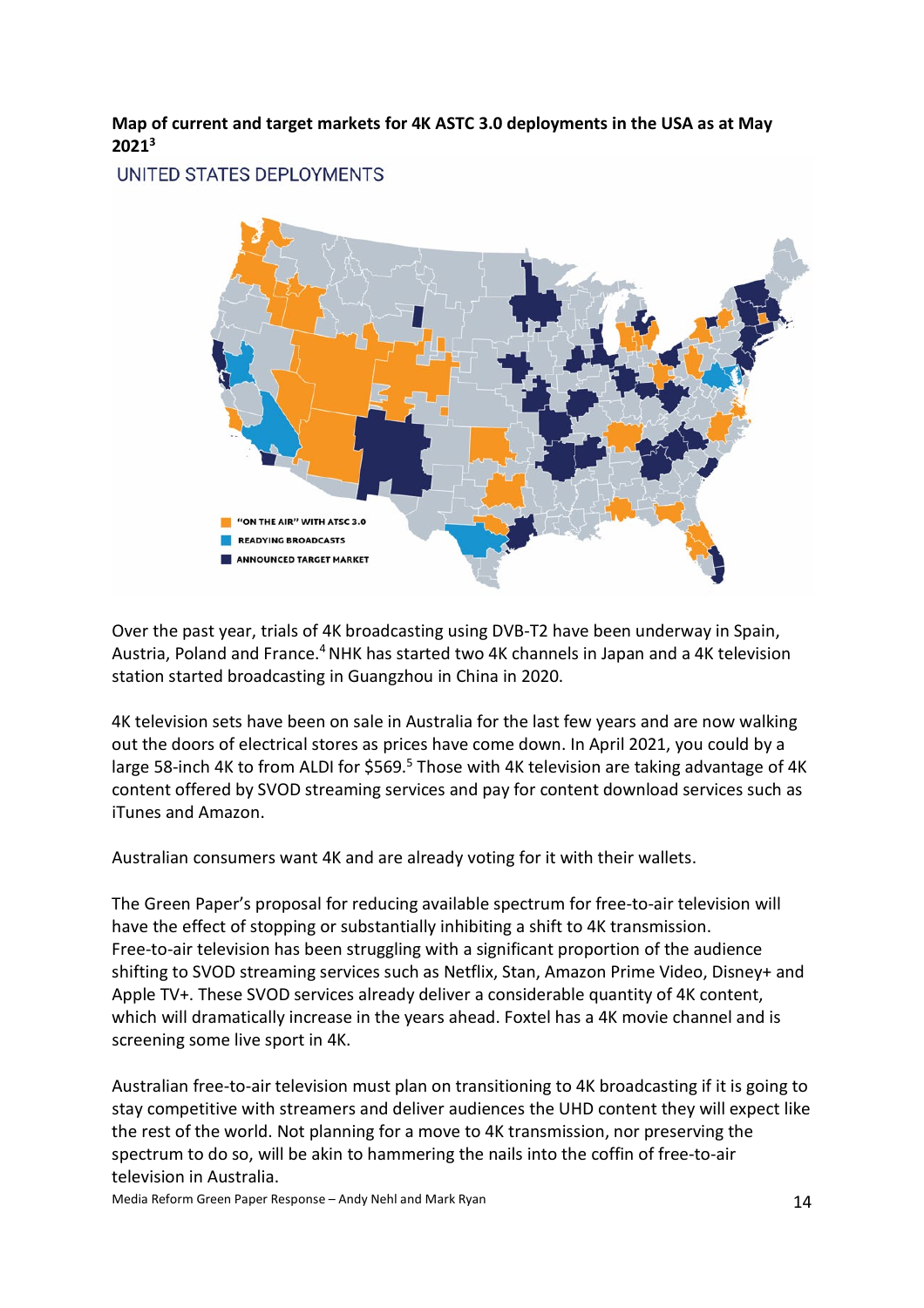The decision to deploy a hybrid IP-based/broadcast standard, ASTC 3.0, in the USA rather than a pure broadcast 4K standard has enormous merit for the flexibility and affordances it offers both broadcasters and audiences.

Considering our current infrastructure, the obvious choice is for Australia to move to 4K with DVB-T2. However, we recommend that ACMA seriously investigate the possibility of transitioning to 4K broadcasting using the DVB-I standard, or DVB-I phased in in combination with DVB-T2.

The capabilities that the IP-based DVB-I standard could bring to Australian broadcasters could be of considerable value in engaging audiences by offering higher quality image quality. It would also be of valuable to their economic sustainability in competing with streaming services and other online content providers.

The future ability for content to be simultaneously transmitted to mobile devices over 5G and as free-to-air television broadcasts to television sets via DVB-I offers a huge opportunity for broadcasters to converge their technologies and rebuild lost audiences.

Iran started a pilot trial of DVB-I in March of 2020<sup>6</sup> and Denmark also began testing a combination of DVB-T2 and ASTC 3.0 technology last year.7

Given the potential advantages of DVB-I for the free-to-air broadcast television industry, we recommend that ACMA should initiate a DVB-I trial in Australia as soon as possible as part of its planning for transition to 4K broadcasting.

### **Retaining Spectrum for 4K Broadcasting**

Given the higher bandwidths required for 4K, this is another reason why we recommend that the spectrum be retained for the Australian screen ecosystem rather than selling the spectrum for use by 5G mobile, or other purposes. While multiplexing and new compression technologies may lead to reduced bandwidth requirements to some degree, 4K will still require significantly higher bandwidth than HD transmission.

### **4c Alternative proposals for use of the spectrum**

We have already discussed the use of the spectrum for introducing new players to the broadcast market under **section 3b** and retaining spectrum for future transitioning to 4K transmission.

Another alternative use of the spectrum that will achieve positive public policy outcomes would be to return some spectrum to Community TV.

### Community Television

We believe it is in Australia's interest for the government to reverse its decision to withdraw digital Community TV licenses.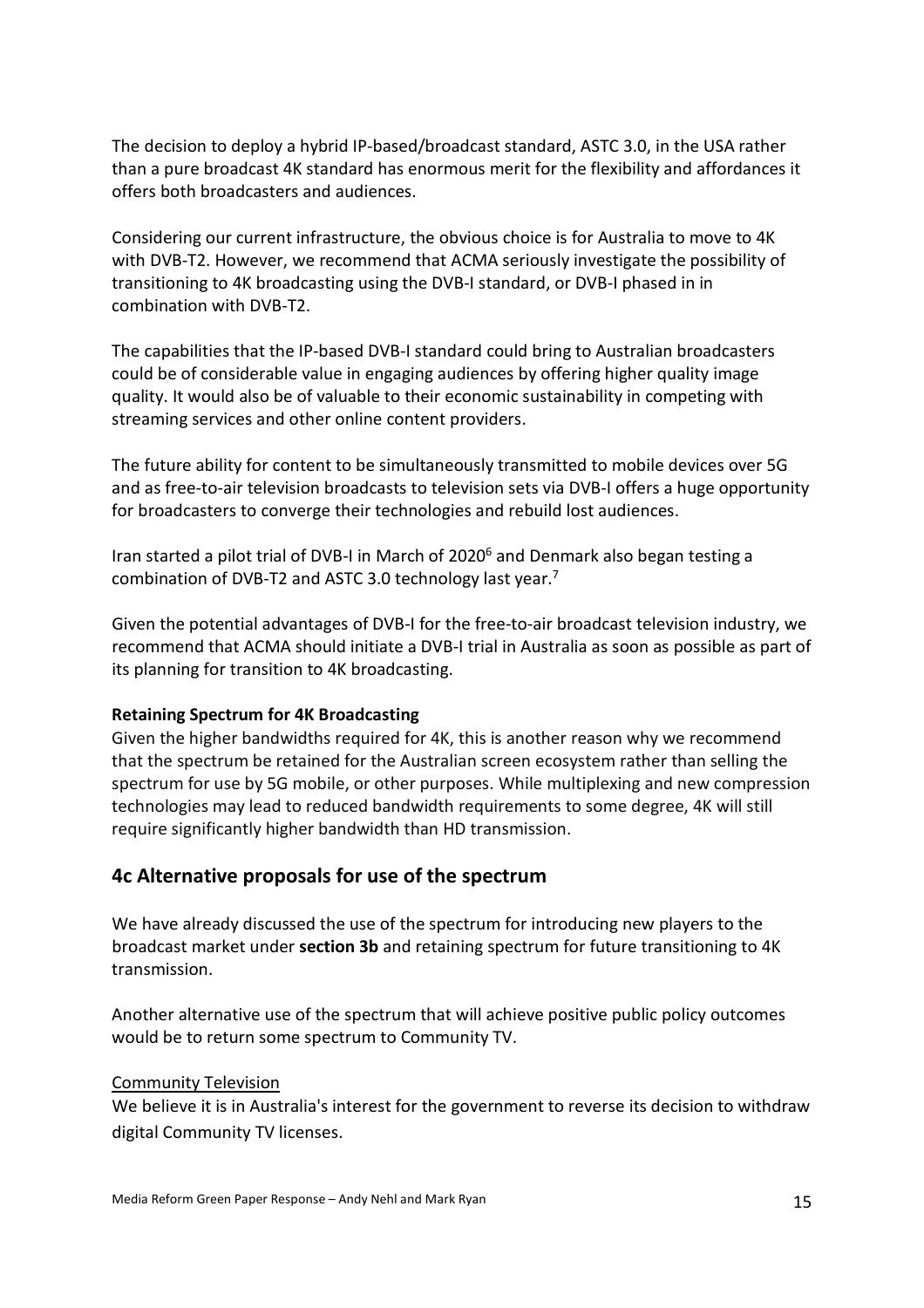Community TV functions as fertile ground for young Australian voices to form, develop and emerge and offers considerable value to the Australian screen industry and Australian culture:

- The overwhelming majority of its airtime is by default, Australian content.
- It screens a vast diversity of Australian stories and from a far more diverse range of voices than mainstream free-to-air television and SVOD services.
- Since it started in 1993, thousands of people volunteering with Community TV stations and making Community TV content have trained in television and video production and have gone on to become screen professionals. Community TV also develops critical collaborative skills which are essential to screen production and practitioners do not learn making videos individually and putting them on YouTube.
- It offers young and emerging creative people an opportunity to experiment and innovate with the resources and support of an institutional structure that they will not experience in their bedroom with a smartphone.
- Rove, and Hamish and Andy, are two shining examples of people who developed their ideas, skills and television personas on Community TV in Melbourne and went on to make significant contributions to Australian culture.
- Community TV stations also provide volunteers training in other skills, which while not direct screen skills, are fundamental to the screen industry, such as management, marketing, publicity, submission writing and office admin skills.
- It provides a curation service, that selects community programs of a reasonable standard, offers feedback, clusters programs together, and effectively promotes them to achieve a greater profile and audience than many of them otherwise would be buried in the noise of millions of other videos on YouTube.
- Through paid sponsorship announcements it affords small businesses an opportunity to reach potential customers with inexpensive television advertising that they could never afford to pay for on commercial television.
- It supports arts in the cities it broadcasts in providing coverage of, and support for, local festivals, exhibitions, live music, plays and other performances that are rarely supported by commercial television and our national broadcasters.
- Delivering coverage of local community events and diverse cultures, it promotes harmony and social cohesion.

We recommend that the two Community TV stations still operating C31 in Melbourne and Channel 44 in Adelaide whose licenses are set to expire on June 30, 2021, should have those licenses permanently extended.

We also recommend that the government reallocate digital Community TV licenses for Brisbane, Sydney and Perth, and open license application processes in those cities as soon as possible.

Media Reform Green Paper Response – Andy Nehl and Mark Ryan 16 and 16 and 16 and 16 and 16 and 16 and 16 and 16 and 16 and 16 and 16 and 16 and 16 and 16 and 16 and 16 and 16 and 16 and 16 and 16 and 16 and 16 and 16 and 1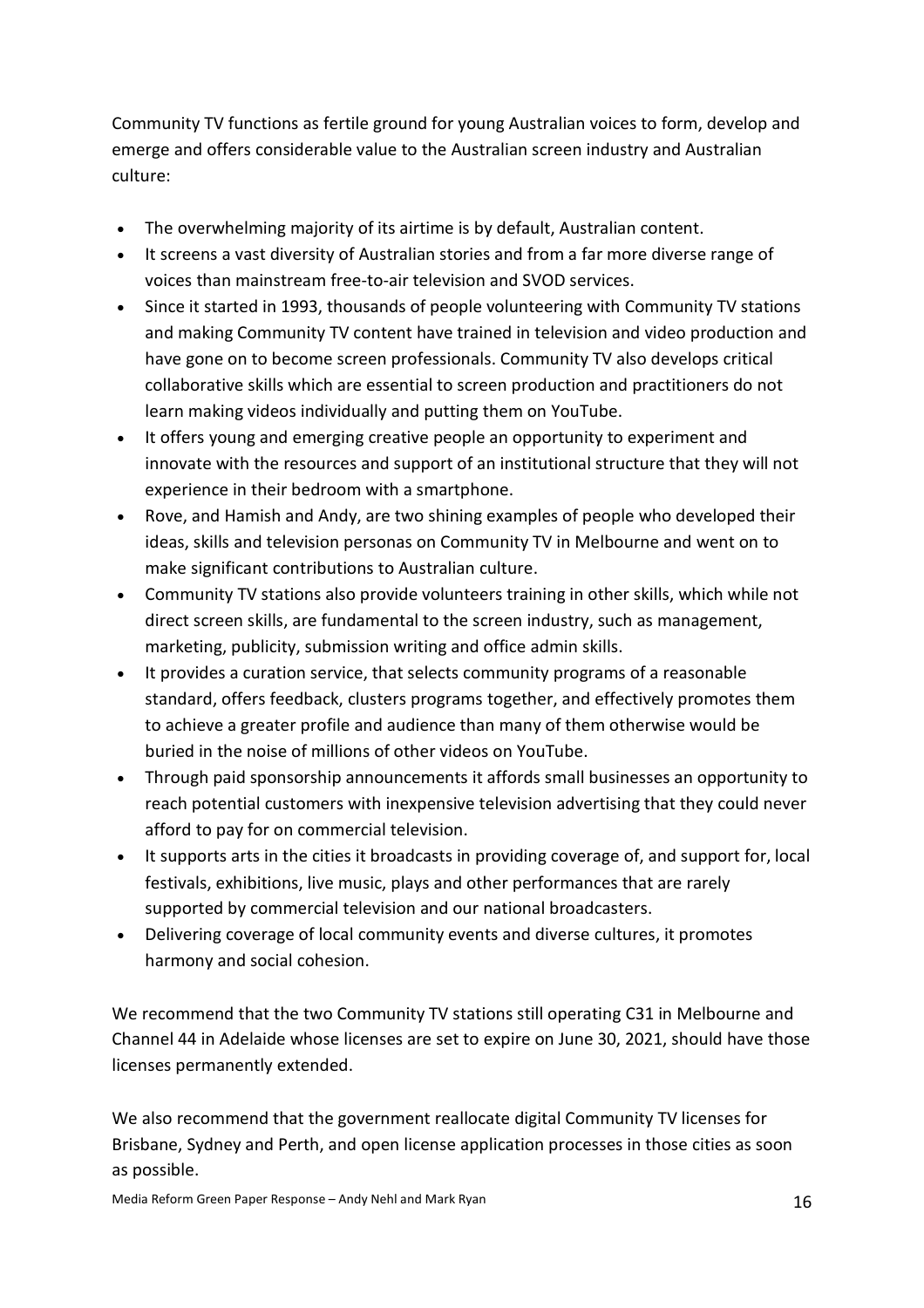Returning Community TV licenses to Brisbane Perth, Adelaide, Melbourne and Sydney, once those stations are all back in operation, would add over 30,000 hours a year of diverse Australian stories and voices to our screens – no quotas, no expenditure credits, no Producer Offsets or tax rebates required.

We further recommend that the government commence planning for making spectrum available for new national Community TV licenses that would allow communities around Australia that do not have the population base of the five major capital cities, to watch, contribute to, and have local content windows in, a national Community TV channel.

Given the range of positive public policy outcomes offered by restoring Community TV we further recommend that the government mandate that Broadcast Australia and TX Australia transmit Community TV channels in Adelaide, Brisbane, Melbourne, Perth and Sydney, and national Community TV channel when one is established, free of charge as a public service obligation.

## **5. SUPPORTING BROADER MEDIA POLICY OUTCOMES**

### **5a Response to proposed Create Australian Screen Trust (CAST)**

We support the establishment of a Create Screen Australia Trust to provide increased funding support to local screen producers and the production of more Australian Stories for the screen.

Under our proposal to reallocate and auction some multi-channel licenses to new players, a yet-to-be-determined percentage of this revenue would be available to CAST.

To best serve the public policy objectives we have outlined, more work needs to be undertaken to develop guidelines for how the CAST funding to content producers would be distributed and administered.

To ensure an increased diversity of stories and voices from CAST funding, CAST guidelines would ideally specify that:

- The proportion of funding available to the dozen or so largest Australian production companies would be capped allowing a substantial proportion of the funding to be distributed to projects being produced by smaller production companies.
- A significant proportion of CAST funding to also be allocated to production companies based in rural or regional areas.
- Applications for CAST funding must meet a range of diversity criteria (to be developed by Screen Australia in consultation with the industry).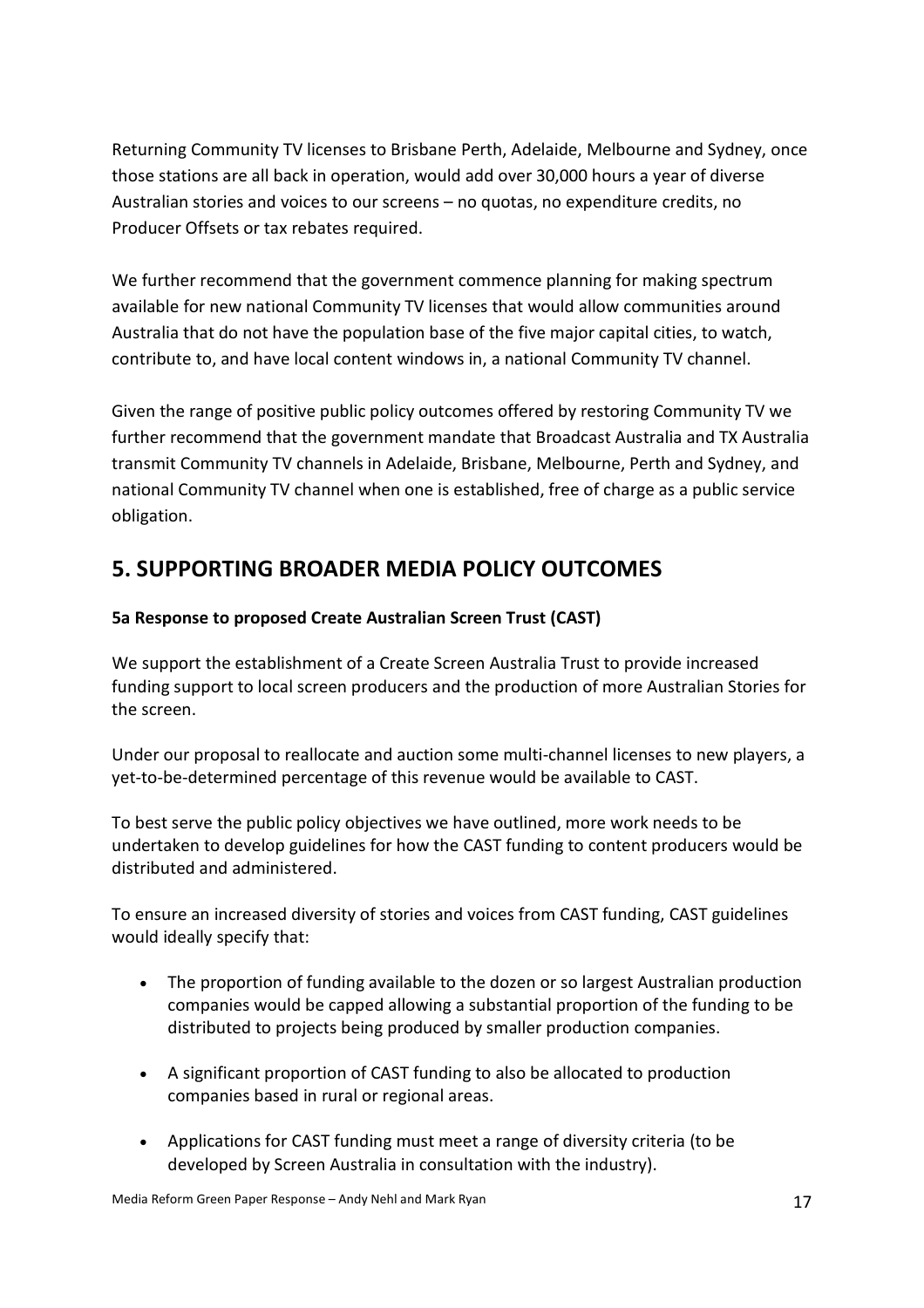### **5b Response to proposed Public Interest News Gathering Trust (PING)**

We support the establishment of a Public Interest News Gathering Trust to provide increased funding support for investigative and local journalism.

Under our proposal to reallocate and auction some multi-channel licenses to new players, a yet to be determined percentage of this revenue would be available to the PING Trust.

To ensure an increased diversity of voices being reported by news organsiations accessing PING Trust funding, PING guidelines should be developed and would ideally specify that:

- PING funding would not be available to existing large news organisations, who already have significant infrastructure and resources such as News Corp, Nine/Fairfax, Seven, Ten, ABC or SBS, rather, it would available for smaller media companies.
- A significant proportion of PING funding allocated news/media companies based in rural or regional areas.

## **6. HARMONISING AUSTRALIAN CONTENT OBLIGATIONS**

The effective support of the Australian screen industry and increasing the proportion of Australian stories or screen requires harmonisation of Australian Content obligations between the free-to-air broadcasting sector and the SVOD, AVOD and BVOD services.

Our previous submission in response to the *Supporting Australian stories on our screens options paper*, presented a detailed model for how a revenue-based system requiring SVOD services to invest in the production of Australian could be implemented and operated.<sup>8</sup>

Based on this model, we recommend the consideration of this previously proposed revenue-based model for Australian Content regulation for SVODs, along with an alternative model for reforming the current quota system for free-to-air broadcasters. A link to our previous submission can be found in the References section at the end of this document.

The model in our previous submission addresses many of the issues raised in the Consultation Questions on harmonisation in the Media Reform Green Paper. Therefore, we only respond to one sub-question.

### **Consultation question: 6.2: Would a rate of investment of five per cent of Australian revenue be reasonable? Is there an alternative rate that is more appropriate?**

Media Reform Green Paper Response – Andy Nehl and Mark Ryan 18 and 18 Australia's commercial free-to-air broadcasters invest around 75% to 80% of their programming expenditure on Australian content. If we are serious about harmonising the Australian Content obligations between broadcasters and streaming services and achieving good outcomes for our public policy objectives an investment rate of 5% of Australian revenue for SVOD services is woefully inadequate. We recommend starting at 14%, to be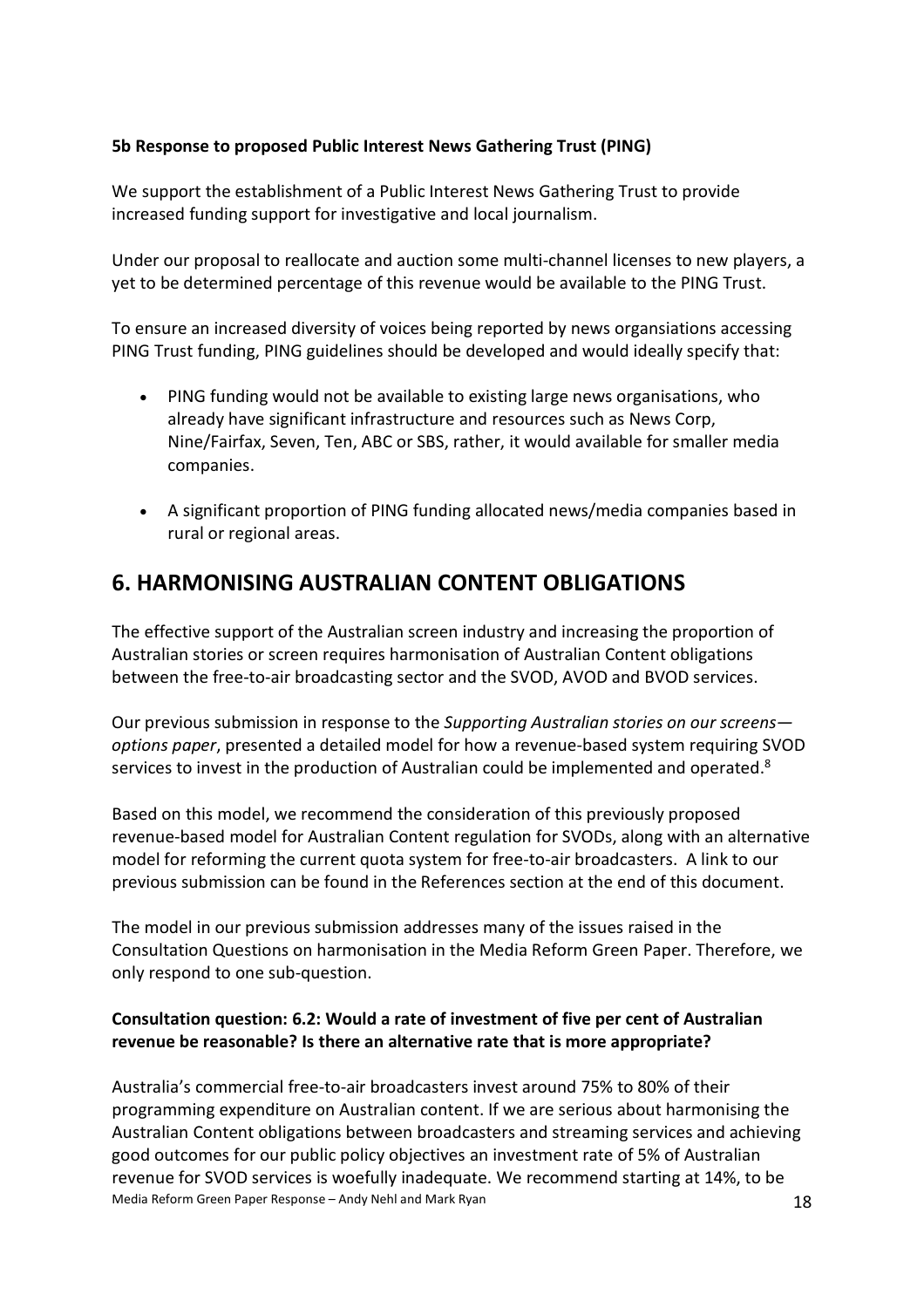reviewed after a few years of operation with a view to raising the rate higher. The reasoning behind the initial rate of 14% is presented in **section 6.2** of our previous submission<sup>9</sup> in response to the *Supporting Australian stories on our screens—options paper*.

## **7. AUSTRALIAN CONTENT OBLIGATIONS FOR THE ABC AND SBS**

We support the ABC and SBS being subject to annual Australian content reporting requirements.

We believe it is appropriate for the ABC to be subject to the same minimum Australian content requirements as commercial free-to-air broadcasters, but this would be dependent upon the ABC being adequately resourced by the government to be able to meet such Australian content requirements. Any entrenchment of Australian Content requirements in the ABC's Act would need to be matched by similar legislative requirements on the Federal Treasurer to appropriately fund the ABC when handing down the Government's annual budget.

Given SBS's Charter in relation to multicultural programming there would be ground for this not applying to SBS, but we would not make a recommendation with regards to SBS until undertaking further research. Similarly, any entrenchment of such a requirement in SBS's Act would require a legislative guarantee of adequate funding.

With regards to the Green Paper's proposals for repurposing broadcast spectrum, we recommend that the ABC and SBS should retain all of their current digital multi-channels as these channels have been functioning well in achieving the public policy objectives we outlined at the beginning of this submission.

## **8. RECOMMENDATIONS**

In consideration of the proposals detailed in the Media Reform Green Paper, and developing our responses to the questions it raises, we have arrived at a number of recommendations presented in this submission.

Our recommendations for maximising support for Australian stories on screen and developing a sustainable future for broadcasters as they adapt and evolve in the convergent screenscape are as follows:

## **Recommendations**

- 1. The reform of current broadcasting regulations and harmonisation of Australian Content obligations should be developed and determined in accordance with the public policy objectives outlined in **section 2** of this submission.
- 2. In accordance with the public policy objectives of increasing Australian stories and a diversity of voices on screen, we recommend adding a new Australian Content subcategory, or sub-quota, called 'Other Culturally Significant' to join 'Drama' and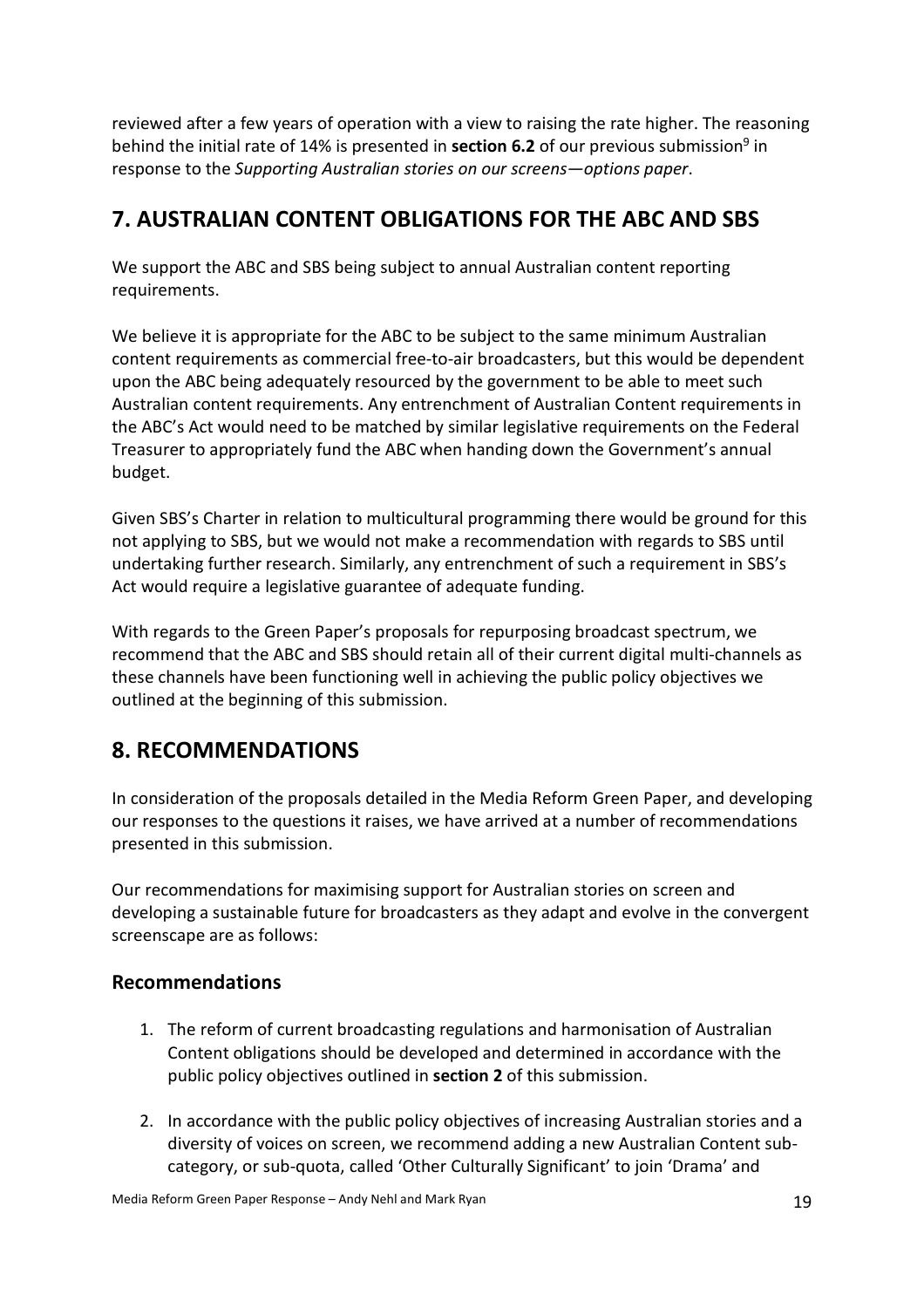'Documentary' content as required by regulation. This would apply not only to broadcast free-to-air television but also the SVOD streaming services as well. This proposed new Australian content sub-category is discussed in more detail above in **section 2a** of this submission.

- 3. The new licensing arrangements for free-to-air commercial television multi-channels and plan for a Digital Dividend from the sale of spectrum proposed in the Media Reform Green Paper should not proceed at this point in time. These proposals do not serve these public policy objectives well, and the spectrum will be needed for the future transition to 4K broadcasting.
- 4. Instead, we recommend the development of a new regulatory approach for free-toair broadcasting based on the approaches we are proposing in the submission that better serves public policy objectives and addresses areas that the Media Reform Green Paper does not canvass. A new Green Paper embodying these alternative approaches could be issued by the Department in the future.
- 5. While the commercial multi-channels have been underperforming and the future of terrestrial free-to-air broadcasting currently appears uncertain, with reformed regulation, innovation from new players, the increased economic contribution of BVOD services, and the promise of more engaging broadcast technologies such as DVB-I in the near future, there is the potential for a resurgence in free-to-air broadcasting in the converged screenscape. To facilitate this resurgence, we recommend a minimum 5-year moratorium on the sale of existing television broadcast spectrum for non-television broadcasting purposes.
- 6. In the interest of increasing and promoting more Australian stories on screen, to the degree permissible under Annex II of the Australia-United States Free Trade Agreement of 2004, the Federal Government should mandate the repeat of higher levels of Australian Content on Multi-Channels, discussed in detail in **section 3b** of this submission.
- 7. Each of the existing commercial networks, Seven Nine and Ten, should give up a multi-channel license to introduce "New Players" into the space, and to encourage innovation, competition and the revitalisation of free-to-air television. Three "New Player" licenses would be auctioned to the highest bidders.
- 8. Conditions of the "New Player" licenses and eligibility to bid for "New Player" licenses in auctions should be developed in accordance with proposed guidelines discussed above in **section 3c**.
- 9. The funds raised by the auction of "New Player" licenses would be allocated variously to the CAST and PING Trust funds proposed by the Green Paper and to partly fund the one-off investment in new transmission and broadcast hardware required for the future conversion to 4K broadcasting.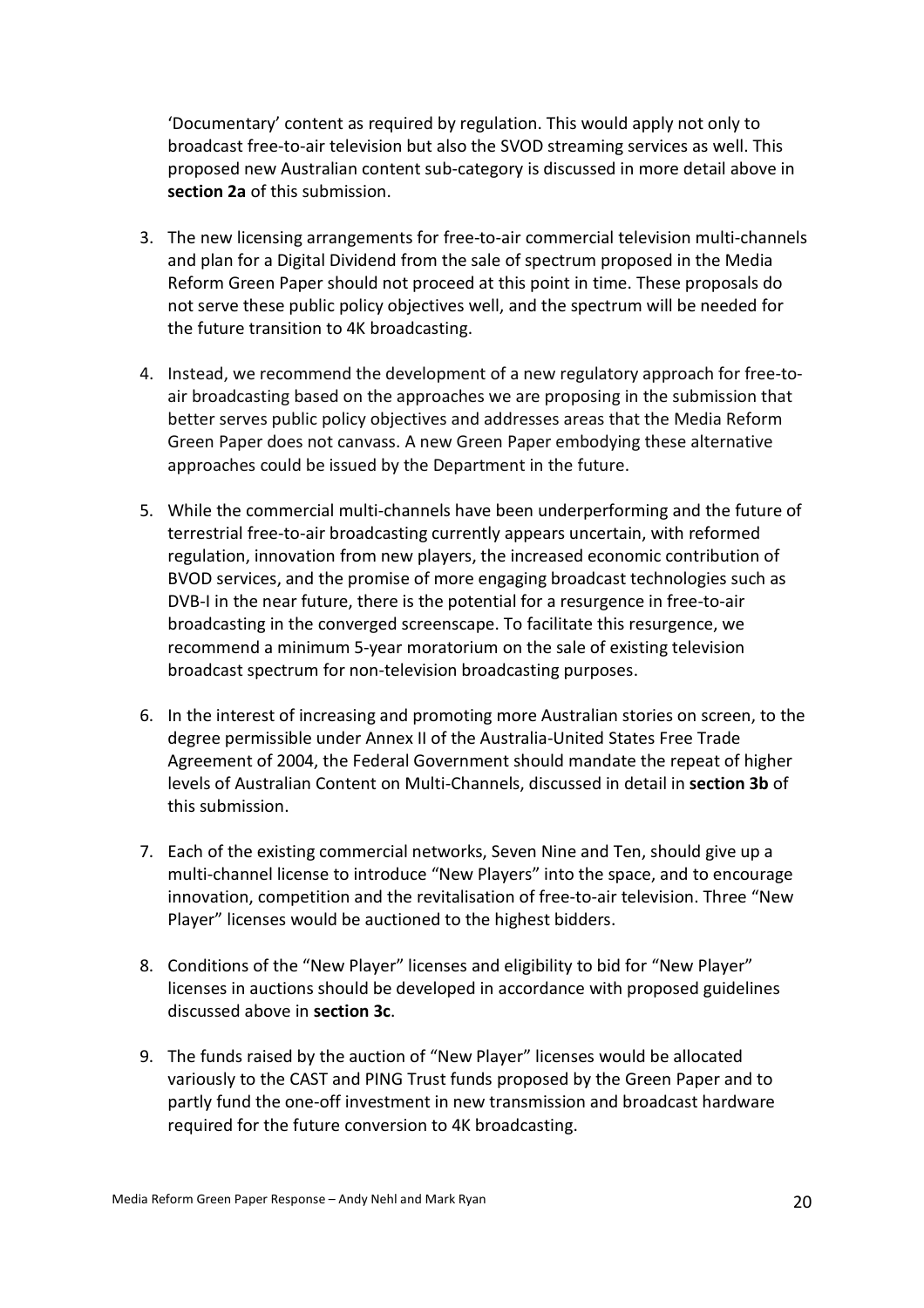- 10. ACMA should commence planning and set a date for the introduction of 4K/UHD television broadcasting in Australia utilising the DVB-T2 and/or DVB-I standards.
- 11. Considering the potential advantages to commercial free-to-air broadcasters and the ABC and SBS, ACMA should initiate a trial of DVB-I in Australia as soon as it is feasible.
- 12. The Federal Government should plan and budget for the allocation of one-off government financial support for the free-to-air commercial broadcasters, ABC and SBS to assist with the investment in new hardware and technological costs involved in the conversion to 4K broadcasting.
- 13. The Federal Government should reverse its decision to withdraw digital community television licenses. The licenses for C31 in Melbourne and Channel 44 in Adelaide should be renewed as permanent licenses when the current temporary extension expires on 30<sup>th</sup> June 2021. Applications for Community TV licenses in Brisbane, Sydney and Perth should be called for by ACMA as soon as is administratively practicable.
- 14. Applications for a new National Community Television Licence to operate a National Community Television Channel across Australia with local content windows in rural and regional areas should be called for by ACMA as soon as is administratively practicable.
- 15. Spectrum for a new National Community Television Channel, and if needed for the relaunch of Community TV channels in Brisbane, Sydney and Perth, would be made available by revoking the licenses of one or more of the existing digital shopping channels.
- 16. To ensure the economic viability of Community Television and the public policy outcomes it delivers, the Federal Government should mandate that Broadcast Australia and TX Australia transmit Community TV channels in Adelaide, Brisbane, Melbourne, Perth and Sydney, and the proposed new National Community TV Channel free of charge as a public service obligation.
- 17. We support and recommend the establishment of the CAST and PING Trust funds proposed by the Media Reform Green Paper.
- 18. To ensure an increased diversity of stories and voices from CAST funding, CAST guidelines should be developed to specify that the proportion of funding available to the dozen or so largest Australian production companies would be capped, allowing a substantial proportion of the funding to be distributed to projects being produced by smaller production companies.
- 19. A significant proportion of CAST funding should be allocated to production companies based in rural or regional areas.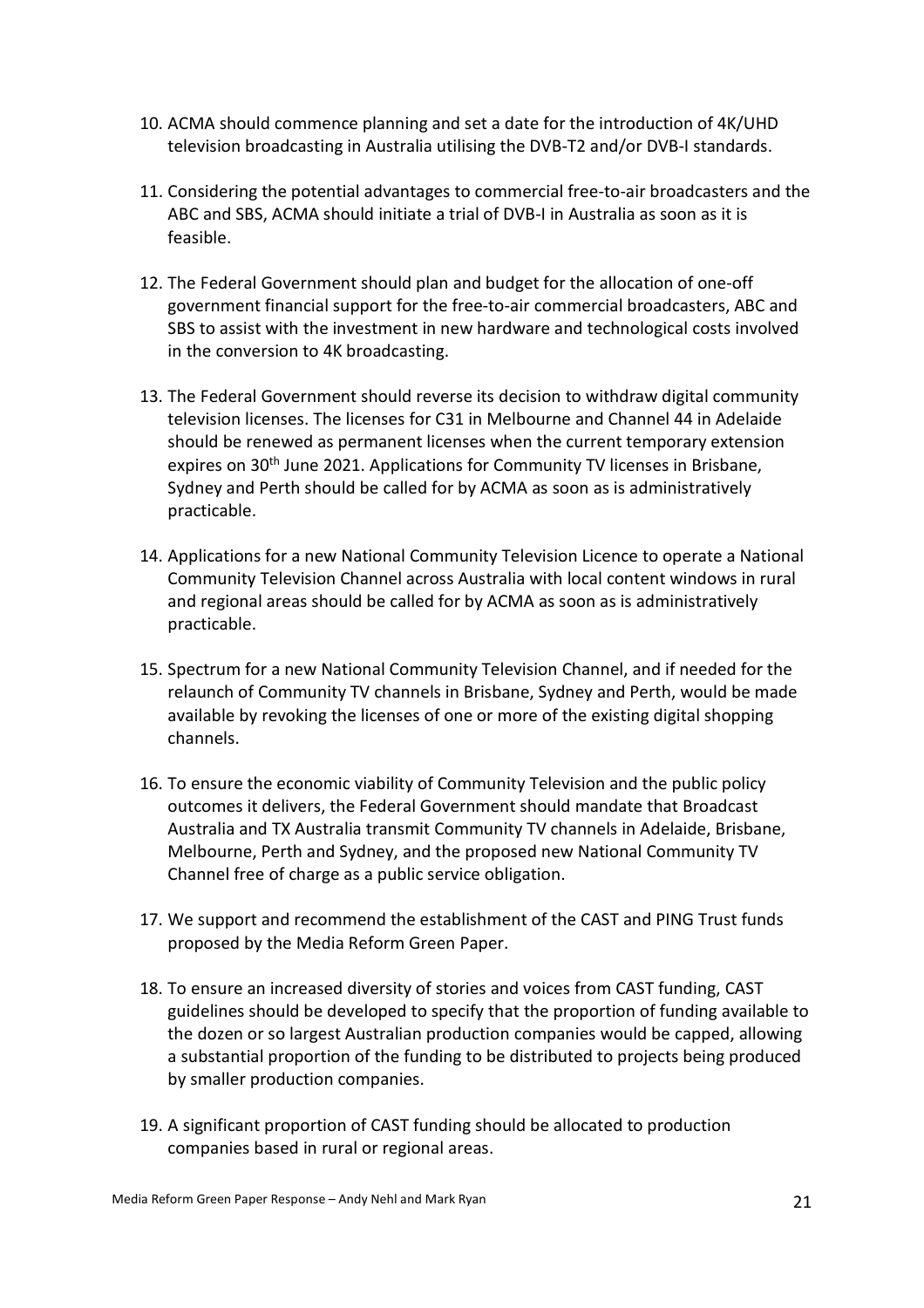- 20. Applications for CAST funding must meet a range of diversity criteria (to be developed by Screen Australia in consultation with the industry).
- 21. To ensure an increased diversity of voices being reported by news organisations accessing PING Trust funding, PING guidelines should be developed that would specify that PING funding would not be available to existing large news organisations who already have significant infrastructure and resources such as News Corp, Nine/Fairfax, Seven, Ten, ABC or SBS. Rather, it would be made available for smaller media companies.
- 22. A significant proportion of PING funding should be allocated to news/media companies based in rural or regional areas.
- 23. As part of harmonising Australian Content regulation, SVOD streaming services should be subject to a revenue-based model requiring them to invest in the production of Australian content.
- 24. We recommend that the initial rate for investment in Australian Content for SVOD services should be set at 14%, with the potential for it to be raised higher.
- 25. We also recommend the introduction of an alternative model of Australia Content regulation for commercial free-to-air broadcasters where the current Quota system would be replaced with an Expenditure-based model. This is discussed in detail in our previous submission7 responding to the *Supporting Australian stories on our screens—options paper* in 2020. A link to our previous submission can be found in the References section at the end of this document.
- 26. We recommend the ABC and SBS be subject to the same annual Australian content reporting requirements as commercial free-to-air broadcasters are.
- 27. We recommend that the ABC be subject to the same minimum Australian Content requirements as commercial free-to-air broadcasters, but only if ABC is adequately resourced to produce and acquire such a level of Australian content.
- 28. Given SBS's Charter in relation to multicultural programming, a level of minimum Australian Content requirements could be considered for SBS, but this would need further research to determine what an appropriate level would be. Similarly, any entrenchment of such content requirement in SBS would require a legislative guarantee of adequate funding.
- 29. The ABC and SBS should retain all their current digital multi-channels as these channels have been functioning well in achieving the public policy objectives we outlined at the beginning of this submission.
- 30. The funds raised by the auction of licenses to new broadcast television players should be allocated variously to the CAST and PING funds proposed by the Green